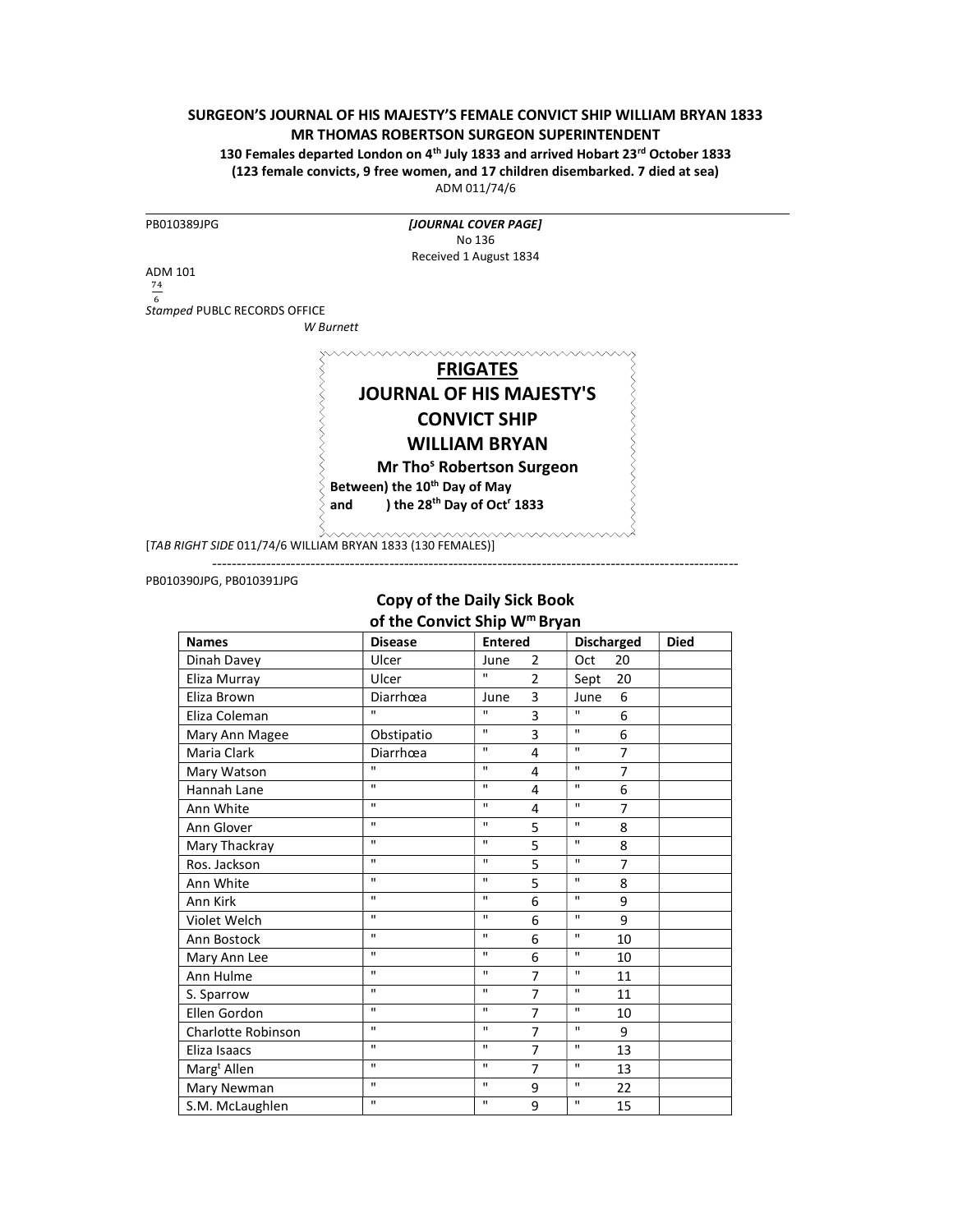| Betsey Inchbald             | $\mathbf{H}$   | $\mathbf{u}$ | 7  | $\mathbf{u}$ | 12             |      |
|-----------------------------|----------------|--------------|----|--------------|----------------|------|
| Maria Marshall              | $\mathbf{u}$   | $\mathbf{u}$ | 8  | $\mathbf{H}$ | 23             |      |
| Caroline Buxton             | $\mathbf{H}$   | $\mathbf{H}$ | 8  | $\mathbf{H}$ | 14             |      |
| Ann Edwards                 | $\mathbf{H}$   | $\mathbf{H}$ | 8  | $\mathbf{H}$ | 16             |      |
| S. Fitzsimmonds             | $\mathbf{H}$   | $\mathbf{u}$ | 9  | $\mathbf{u}$ | 15             |      |
| Ann Bowel [sic:read Powell] | $\mathbf{H}$   | $\mathbf{H}$ | 9  | $\mathbf{H}$ | 16             |      |
| Sarah Danger                | $\mathbf{u}$   | $\mathbf{H}$ | 9  | $\mathbf{H}$ | 17             |      |
| Catherine Green             | $\mathbf{u}$   | $\mathbf{H}$ | 10 | $\mathbf{H}$ | 16             |      |
| Rosan Jackson               | Cholera        | $\mathbf{H}$ | 11 | H.           | 14             |      |
| Eliza Leaman                | $\overline{u}$ | $\mathbf{H}$ | 11 | $\mathbf{H}$ | 30             | Died |
| Eliza Baker                 | Diarrhœa       | $\mathbf{H}$ | 12 | $\mathbf{H}$ | 17             |      |
| Ann Raymond                 | π              | $\mathbf{H}$ | 12 | $\mathbf{H}$ | 18             |      |
| Sarah Crase [sic:read Gray] | $\mathbf{u}$   | $\mathbf{H}$ | 13 | H.           | 22             |      |
| <b>Susan Manners</b>        | Cholera        | $\mathbf{H}$ | 14 | H.           | 25             | Died |
| Sarah Williams              | $\mathbf{u}$   | $\mathbf{H}$ | 15 | H.           | 16             | Died |
| Julia Reardon               | Ĥ,             | $\mathbf{H}$ | 15 | H.           | 21             |      |
| Mary Hewet                  | $\mathbf{u}$   | $\mathbf{H}$ | 15 | $\mathbf{H}$ | 19             | Died |
| Ann Clark                   | $\mathbf{H}$   | $\mathbf{H}$ | 15 | $\mathbf{H}$ | 24             | Died |
| Mary Cook                   | $\mathbf{u}$   | $\mathbf{H}$ | 16 | H.           | 19             | Died |
| Jane Price                  | Diarrhœa       | $\mathbf{H}$ | 16 | H.           | 23             |      |
| Isabella Bowes              | Fever          | $\mathbf{H}$ | 17 | H.           | 24             |      |
| Ellen Murphy                | Diarrhœa       | $\mathbf{u}$ | 17 | $\mathbf{H}$ | 22             |      |
| S.M. McLaughlen             | Dysentery      | $\mathbf{H}$ | 18 | $\mathbf{H}$ | 26             |      |
| Marg <sup>t</sup> Allen     | Diarrhœa       | $\mathbf{u}$ | 18 | $\mathbf{H}$ | 22             |      |
| Ros Chapman                 | Fever          | $\mathbf{H}$ | 19 | $\mathbf{H}$ | 23             |      |
| Amelia Hayball              | Diarrhœa       | $\mathbf{H}$ | 19 | $\mathbf{H}$ | 21             |      |
| M.A. King                   | Catarrh        | $\mathbf{H}$ | 20 | $\mathbf{H}$ | 22             |      |
| Ann Glover                  | Obstipatio     | $\mathbf{H}$ | 22 | $\mathbf{H}$ | 25             |      |
| Ann Kirk                    | Catarrh        | $\mathbf{H}$ | 24 | July         | 1              |      |
| Catherine Bullinger         | Diarrhœa       | $\mathbf{H}$ | 26 | $\mathbf{H}$ | 1              |      |
| Joan Hancock                | Catarrh        | $\mathbf{H}$ | 24 | H.           | 3              |      |
| Ellen Murphy                | Obstipatio     | $\mathbf{H}$ | 28 | Ħ            | 5              |      |
| Susan Cole                  | $\mathbf{u}$   | July         | 4  | $\mathbf{H}$ | 6              |      |
| Catherine Green             | Catarrh        | $\mathbf{u}$ | 8  | $\mathbf{u}$ | 16             |      |
| Ann Davis                   | Contusion      | $\mathbf{u}$ | 14 | $\mathbf{H}$ | 30             |      |
| S. Ann Dickson              | Wound          | $\mathbf{u}$ | 18 | $\mathbf{H}$ | 31             |      |
| Eliza Hopper                | Gonorrhœa      | $\mathbf{u}$ | 23 | Aug          | 10             |      |
| Jane Teasdale               | Syphilis       | $\mathbf{u}$ | 25 | Aug          | 25             |      |
| Ann Powell                  | Obstipatio     | Aug          | 3  | $\mathbf H$  | 6              |      |
| Ann Bostock                 | Syphilis       | Aug          | 4  | Sept         | 30             |      |
| Maria Clark                 | Dysentery      | $\mathbf{H}$ | 9  | Aug          | 20             |      |
| Francis Holiday             | Mania          | $\mathbf{H}$ | 18 | $\mathbf{H}$ | 25             | Died |
| Ellen Gordon                | Diarrhœa       | $\mathbf{H}$ | 24 | Sept         | 7              |      |
| Catherine Robinson          | Obstipatio     | Sept         | 4  | H.           | $\overline{7}$ |      |
| Mary Ann Lee                | Gastritis      | $\mathbf{u}$ | 6  | H.           | 12             |      |
| Susan Cole                  | Catarrh        | $\mathbf{u}$ | 15 | Oct          | 3              |      |
| Mary Ann Harwood            | Erysipelas     | $\mathbf{u}$ | 16 | H.           | $\overline{2}$ |      |
| Ann Davis                   | Catarrh        | $\mathbf{H}$ | 22 | Oct          | 3              |      |
| Ann Bradford                | Catarrh        | Oct          | 3  | $\mathbf{H}$ | 10             |      |
| Ann Hulme                   | Hepatitis      | $\mathbf{u}$ | 5  | Ħ            | 16             |      |
| Sarah Danger                | Catarrh        | $\mathbf{u}$ | 7  | П.           | 17             |      |
| Ann Davis                   | Catarrh        | $\mathbf{H}$ | 9  | п            | 16             |      |
| Catherine Robinson          | Catarrh        | $\mathbf{H}$ | 9  | п            | 17             |      |
| Priscilla Marshall          | Catarrh        | $\mathbf{H}$ | 10 | H.           | 15             |      |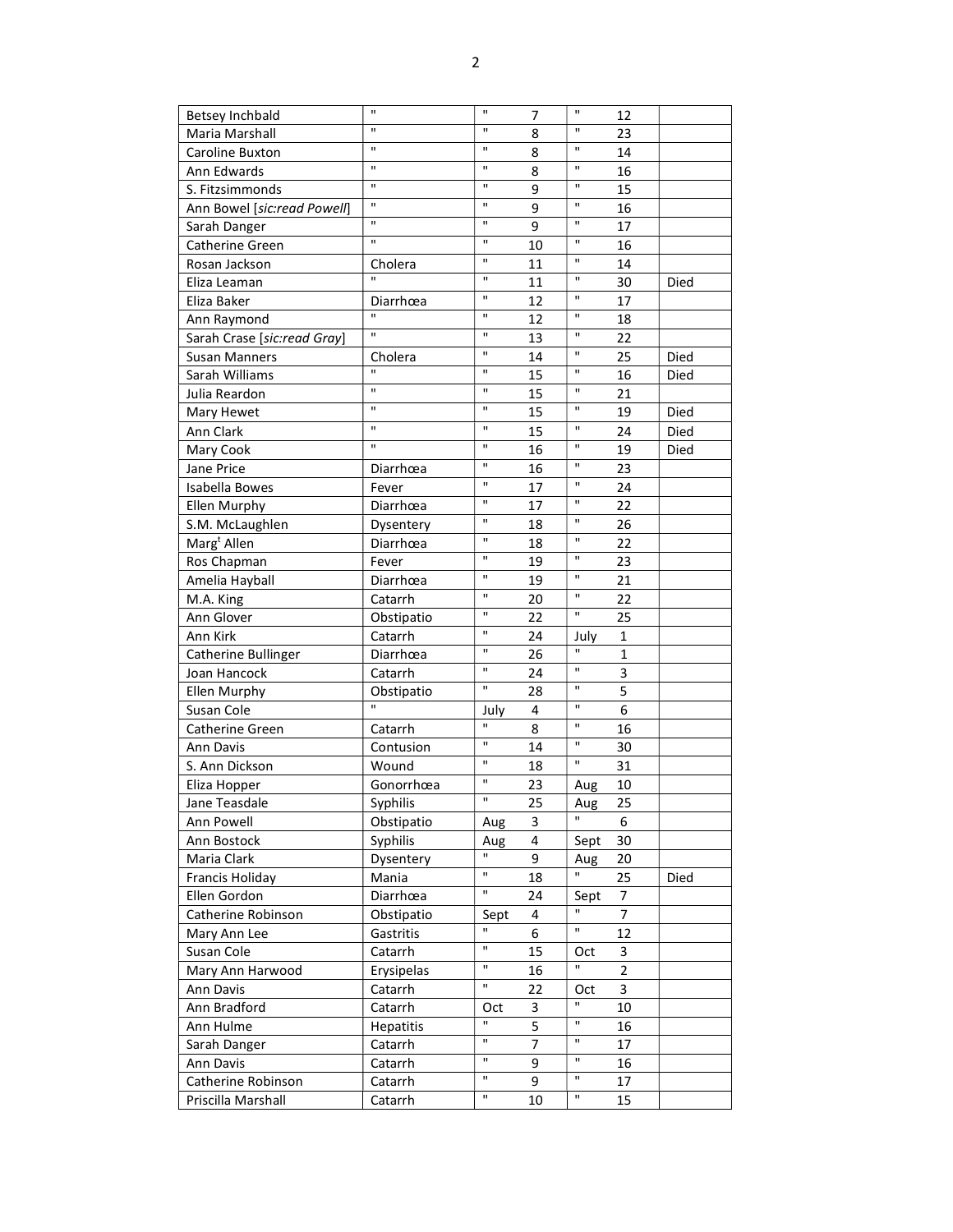| Mary Watson             | Catarrh | $\mathbf{u}$ | 12 | $\mathbf{u}$ | 17 |  |
|-------------------------|---------|--------------|----|--------------|----|--|
| Mary Sherman            | Burn    | $\mathbf{u}$ | 13 | $\mathbf{u}$ | 20 |  |
| Marg <sup>t</sup> Lacey | Catarrh | $\mathbf{u}$ | 17 | $\mathbf{u}$ | 28 |  |
| Mary Ryan               | Catarrh | $\mathbf{u}$ | 19 | $\mathbf{u}$ | 28 |  |
| Eliz <sup>h</sup> Baker | Catarrh | $\mathbf{u}$ | 19 | $\mathbf{u}$ | 23 |  |

Thos. Robertson

Surgeon Superintendent \_\_\_\_\_\_\_\_\_\_\_\_\_\_\_\_\_\_\_\_\_\_\_\_\_\_\_\_\_\_\_\_\_\_\_\_\_\_\_\_\_\_\_\_\_\_\_\_\_\_\_\_\_\_\_\_\_\_\_\_\_\_\_\_\_\_\_

PB010392JPG No. 15. Appendix to Surgeon's Instructions

MEDICAL and SURGICAL JOURNAL of CONVICT SHIP WILLIAM BRYAN between the 10<sup>th</sup> day of May 1833 and the 28<sup>th</sup> day of October 1833 during which time the said Ship has been employed making a passage to Van Diemen's Land with female convicts

|                | N°.          | Men's Names, ages,         |                                                                  |
|----------------|--------------|----------------------------|------------------------------------------------------------------|
| Nature of      | of           | qualities. Time when and   | The History, Symptoms, Treatment, and Daily Progress of the      |
| <b>Disease</b> | Case         | where taken ill, and how   | <b>Disease or Hurt</b>                                           |
|                |              | disposed of                |                                                                  |
| Cholera        | $\mathbf{1}$ | Rosanah Jackson            | Complains of spasms on the abdominal muscles                     |
|                |              | June 11 <sup>th</sup> 1833 | and extremities, nausea and vomiting, pulse 70                   |
|                |              | Woolwich                   | feeble, skin cold, stools very frequent, watery and              |
|                |              | Discharged cured           | attended with some tenesmus. At 9pm the spasms                   |
|                |              |                            | were very severe both in the abdomen &                           |
|                |              |                            | extremities, pulse feeble, skin cold, complains of               |
|                |              |                            | headache and thirst -                                            |
|                |              |                            | Rx. Op.g' ij. Calomel g'x g <sup>t</sup> Pil. -                  |
|                |              |                            | hot Brandy and water; fomentations to the                        |
|                |              |                            | abdomen & afterwards friction with                               |
|                |              |                            | Liniment: Hydrarg: At 11pm spasms very severe;                   |
|                |              |                            | nausea & vomiting; considerable pain in the head,                |
|                |              |                            | very thirsty and requests cold water to be given                 |
|                |              |                            | her. Skin hot & dry, pulse 100 full and strong,                  |
|                |              | $12^{\text{th}}$           | stools watery and very frequent.                                 |
|                |              |                            | V.S.B. ad 3xvj.                                                  |
|                |              |                            | Passed a terrible night, complains of great                      |
|                |              |                            | weakness and oppression at the stomach, pulse 70;                |
|                |              | 13 <sup>th</sup>           | skin moist, less thirst, tongue furred.                          |
|                |              |                            | Hab. Ol. Ricini $\tilde{\mathfrak{Z}}$ - Fomentations continued. |
|                |              |                            | Passed a good night, bowels regular, skin moist,                 |
|                |              | 14 <sup>th</sup>           | some nausea with vomiting, Pulse 80.                             |
|                |              |                            | Hab. Calom: g'vi Op: g'i.                                        |
| PB010393JPG    |              |                            | No complaint.                                                    |
| Cholera        | 2            | <b>Elizabeth Leeman</b>    | Complained this morning of severe spasms in the                  |
|                |              | Ætat 52                    | hands, arms and inferior extremities, nausea and                 |
|                |              | June 11 <sup>th</sup>      | vomiting; stools very frequent & watery, pulse                   |
|                |              | Woolwich                   |                                                                  |
|                |              | Died 30 <sup>th</sup> June | scarcely perceptible at the wrist, skin cold.                    |
|                |              |                            | Rx. Tinct Op. g'x. Mist. Camph. 3ij.                             |
|                |              | Motherbank                 | Capiat. Statim. A glass of hot Brandy & water to be              |
|                |              |                            | given her and to be continued until the Pulse rises.             |
|                |              |                            | Vespere the spasms have been very severe during                  |
|                |              |                            | the day in the abdomen & extremities. Nausea,                    |
|                |              |                            | vomiting & purging continues, complains of                       |
|                |              |                            | headache & thirst, tongue furred, countenance                    |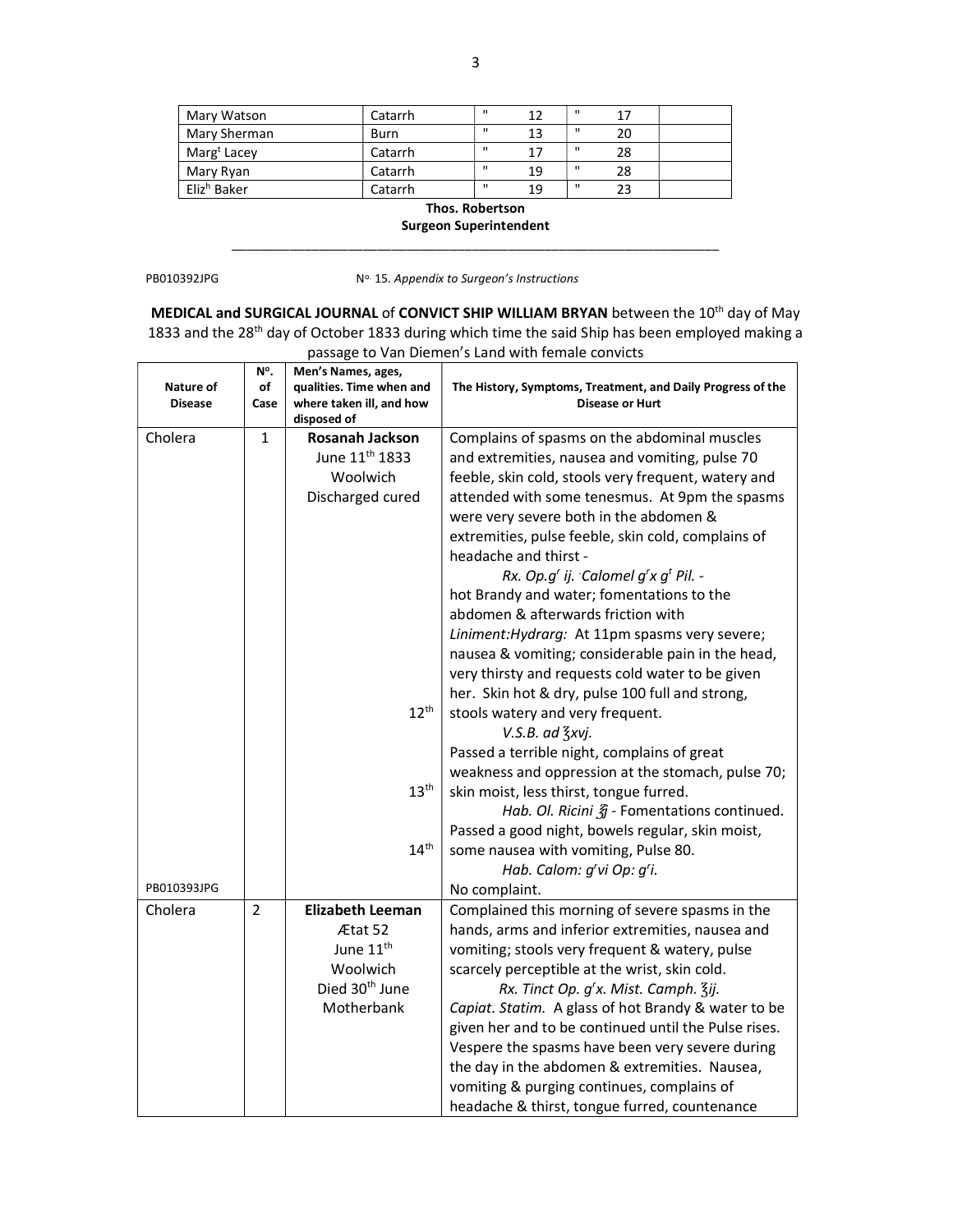|  |                  | pale & dejected, pulse very feeble, skin cold, with                                   |
|--|------------------|---------------------------------------------------------------------------------------|
|  |                  | alarming perspiration over the Abdomen & Breast.                                      |
|  |                  | Rep. Haustus ut mane.                                                                 |
|  |                  | Continue the Brandy, fomentations and friction                                        |
|  |                  | with the Lin: Camphor:Comp.                                                           |
|  | $12^{\text{th}}$ | Much relieved from pain, spasms occasionally in                                       |
|  |                  | the hands and feet, stools very frequent and                                          |
|  |                  | watery, nausea and vomiting continues, with                                           |
|  |                  | headache and thirst, asks for cold water,                                             |
|  |                  | countenance pale, pulse about 50 very weak, skin                                      |
|  |                  | cool, tongue furred.                                                                  |
|  |                  | Pil Op:g'ifs. Contin: Mist Camphor.                                                   |
|  |                  | Fomentations continued to the abdomen.                                                |
|  |                  | 12 noon: Rx. Tinct. Cat. 3fs Mucil. g. Ar. 3ij ftH.                                   |
|  |                  | Vespere purging still continues, no pain, pulse                                       |
|  |                  | feeble, talks a little incoherently.                                                  |
|  |                  | Contin. Haust. Astrng c Tinct Op. g'xx                                                |
|  | 13 <sup>th</sup> | Passed a tollerable night, purging & vomiting                                         |
|  |                  | continues but not so frequent, pulse very feeble,                                     |
|  |                  | skin cool, has no pain, Contin. Haust Astrng om ter.                                  |
|  |                  | q.q. hora and to have wine during the day.                                            |
|  | $14^{\text{th}}$ | Continues very much purged with little griping,                                       |
|  |                  | nausea and vomiting of Bilious Matter. Pulse 75                                       |
|  |                  | Weak, Skin Cool, Thirsty, Tongue Furred, Cont.                                        |
|  |                  | Haust. Astrng.                                                                        |
|  | $15^{\text{th}}$ | Has still frequent watery motions. Pulse 75 weak,                                     |
|  |                  | skin warm, nausea and vomiting continues with                                         |
|  |                  | pain and oppression at the stomach increased upon                                     |
|  |                  | pressure.                                                                             |
|  |                  | Applicat. Emp. Vesicat: Op:g'ifs. Calom. g'iii                                        |
|  |                  | Confect. Arom. g'vi f <sup>t</sup> Pil. ij.                                           |
|  |                  | Vespere same as in the morning.                                                       |
|  |                  | Rx. Tinct Op. g'xx Confect. Arom. 3i Aq. 3j.                                          |
|  | 16 <sup>th</sup> | No better, talking incoherently during the night,                                     |
|  |                  | purging frequent, pulse 65 weak, skin cool                                            |
|  |                  | Rep. Haustus. Blister came off during the                                             |
|  |                  | night. Fomentations to be applied.                                                    |
|  |                  | Vespere - Contin. Haustus.                                                            |
|  | 17 <sup>th</sup> | Has no pain, stools not so frequent, nausea &                                         |
|  |                  | vomiting. Pulse about 60 weak, skin cool.                                             |
|  |                  | Tinct Op. g'xx Mistura Camphor 3ifs.                                                  |
|  |                  | Vespere - Rep. Haustus.                                                               |
|  | 18 <sup>th</sup> | Continues the same as yesterday.                                                      |
|  | 19 <sup>th</sup> | Continues getting weaker. Bowels still relaxed,                                       |
|  |                  | pulse about 65, skin cool, nausea and occasional                                      |
|  |                  | vomiting.                                                                             |
|  |                  | Rx. Tinct Op. $g^t$ xxx. Sp <sup>t</sup> Lavand. Co. 3i.                              |
|  |                  | Sp <sup>t</sup> Æther. 3 <i>i</i> Aquæ <sup>3</sup> iij Dimid statim Alter[nate] post |
|  |                  | horas duas.                                                                           |
|  | 20 <sup>th</sup> | She is very weak. Pulse about 65, skin cool, purging                                  |
|  |                  | and vomiting continues, incoherent during the                                         |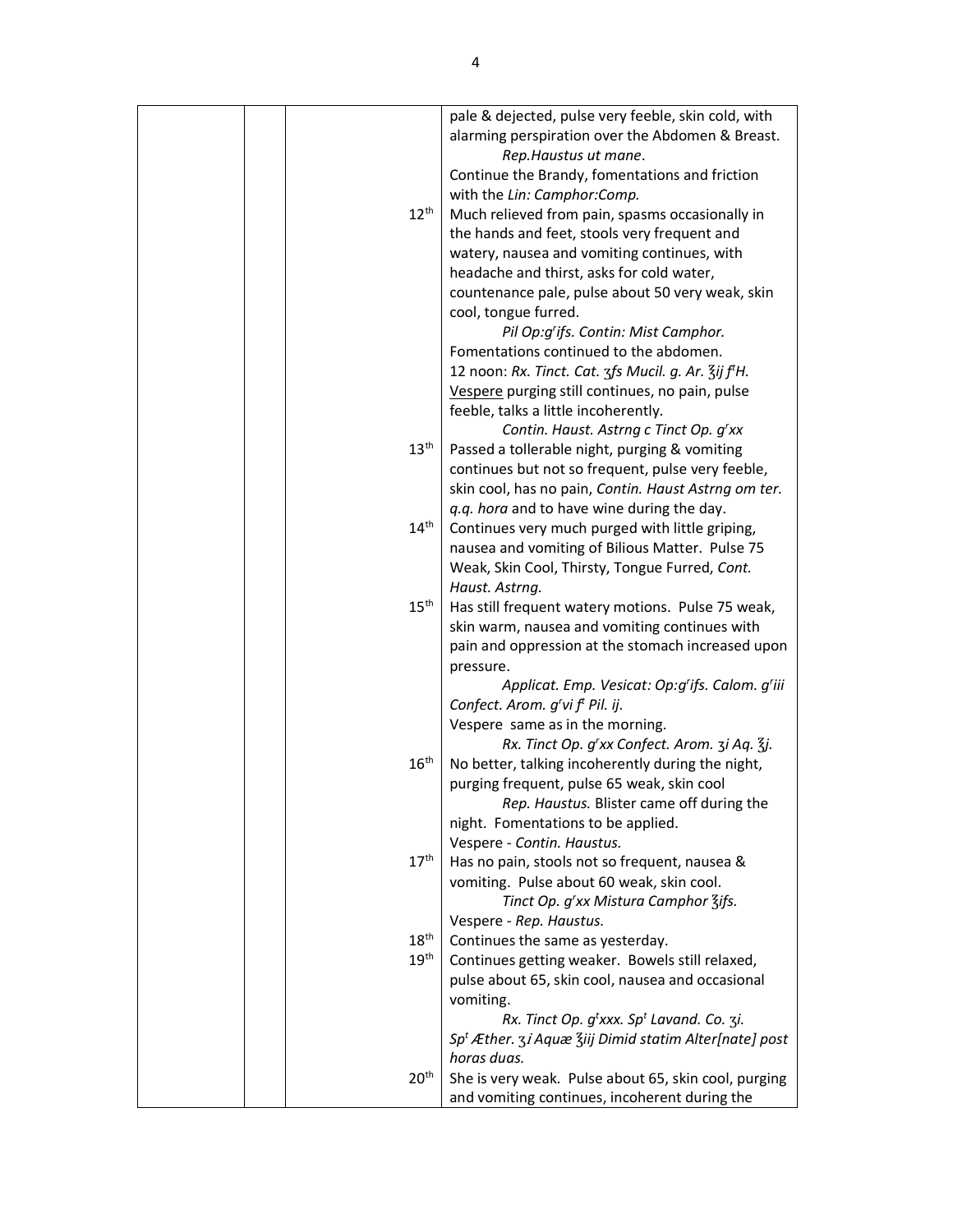|             |   |                            | night. No pain.                                          |
|-------------|---|----------------------------|----------------------------------------------------------|
|             |   |                            | Continuat[ion] Mistur:Cardiac ut heri                    |
|             |   | $21^{st}$                  | No better. Contin. Mistura.                              |
|             |   | 22 <sup>nd</sup>           | Passed a better night; no vomiting and stools less       |
|             |   |                            | frequent. Pulse about 65 very weak, skin cool, to        |
|             |   |                            | have a little wine.                                      |
|             |   |                            | Hab. Sulph. Quinin. g'ii ter die Sum.                    |
|             |   | 23 <sup>rd</sup>           | Slept little during the night. Pulse 68, skin cool,      |
|             |   |                            | Bowels still relaxed. Contin. quinin.                    |
|             |   | 24 <sup>th</sup>           | Continues very weak not purging, skin cool, Pulse        |
|             |   |                            | 65 small & weak.                                         |
|             |   |                            | Contin. Sulph. Quinin: & wine.                           |
|             |   | 25 <sup>th</sup>           | No better - Contin. quinin. & wine.                      |
|             |   | 27 <sup>th</sup>           | Passed an easy night but is very weak, pulse about       |
|             |   |                            | 66 small & weak, skin cool - takes a little sago with    |
|             |   |                            | wine during the day. H:S. Pil Op. g'ifs.                 |
|             |   | 29 <sup>th</sup>           | Talked incoherent during the night and seems             |
|             |   | 30 <sup>th</sup>           | sinking.                                                 |
| PB010394JPG |   |                            | Died about 1 A.M.                                        |
| Cholera     | 3 | <b>Sarah Williams</b>      | Complained this morning of severe spasmodic pain         |
|             |   | Ætat 20                    | in the abdomen, purging and vomiting. Pulse about        |
|             |   | June 15 <sup>th</sup>      | 80 weak, skin cold.                                      |
|             |   | England                    | Op: g'ij Mist. Camphor Zii.                              |
|             |   | Died June 16 <sup>th</sup> | Friction to the abdomen with the Lin. Camph.             |
|             |   | 1833                       | Three hours afterwards the spasms continuing very        |
|             |   |                            | severe in the extremities, nausea and vomiting with      |
|             |   |                            | very frequent watery motions, countenance pale           |
|             |   |                            | and dejected. Pulse scarcely perceptible, skin cold,     |
|             |   |                            | with a clammy perspiration over the body.                |
|             |   |                            | Complains of pain in the head, very thirsty and          |
|             |   |                            | requests cold water.                                     |
|             |   |                            | Rx Tinct Op. g <sup>t</sup> Lx. Mist. Camphor Zii.       |
|             |   |                            | Hot Brandy and water. Fomentations and frictions         |
|             |   |                            | to be applied.                                           |
|             |   |                            | Vomited the medicine immediately after taken it.         |
|             |   |                            | Habeat Pil Op. ij Calomel g'x.                           |
|             |   | 16th                       | Has been very ill all night with the spasms in the       |
|             |   |                            | abdomen and inferior extremities, pulse scarcely         |
|             |   |                            | perceptible, skin cold, nausea & vomiting, features      |
|             |   |                            | shrunk, very thirsty, requests cold water which is       |
|             |   |                            | rejected immediately it is taken.                        |
|             |   |                            | Rx. Tinct Op $g^t Lx$ . Sp <sup>t</sup> Æther Sulph. 3i. |
|             |   |                            | Mist. Camphor $\frac{7}{5}$ ifs. f <sup>t</sup> Haustus. |
|             |   |                            | Fomentations, frictions and hot Brandy and water         |
|             |   |                            | to be continued untill the Pulse rises. 1 noon she       |
|             |   |                            | became insensible. Eyes fixed. Breathing                 |
|             |   |                            | laborious, skin cold, Pulse imperceptible at the         |
|             |   |                            | wrist and                                                |
|             |   |                            |                                                          |
|             |   |                            | Died at 5 P.M.                                           |
|             |   |                            |                                                          |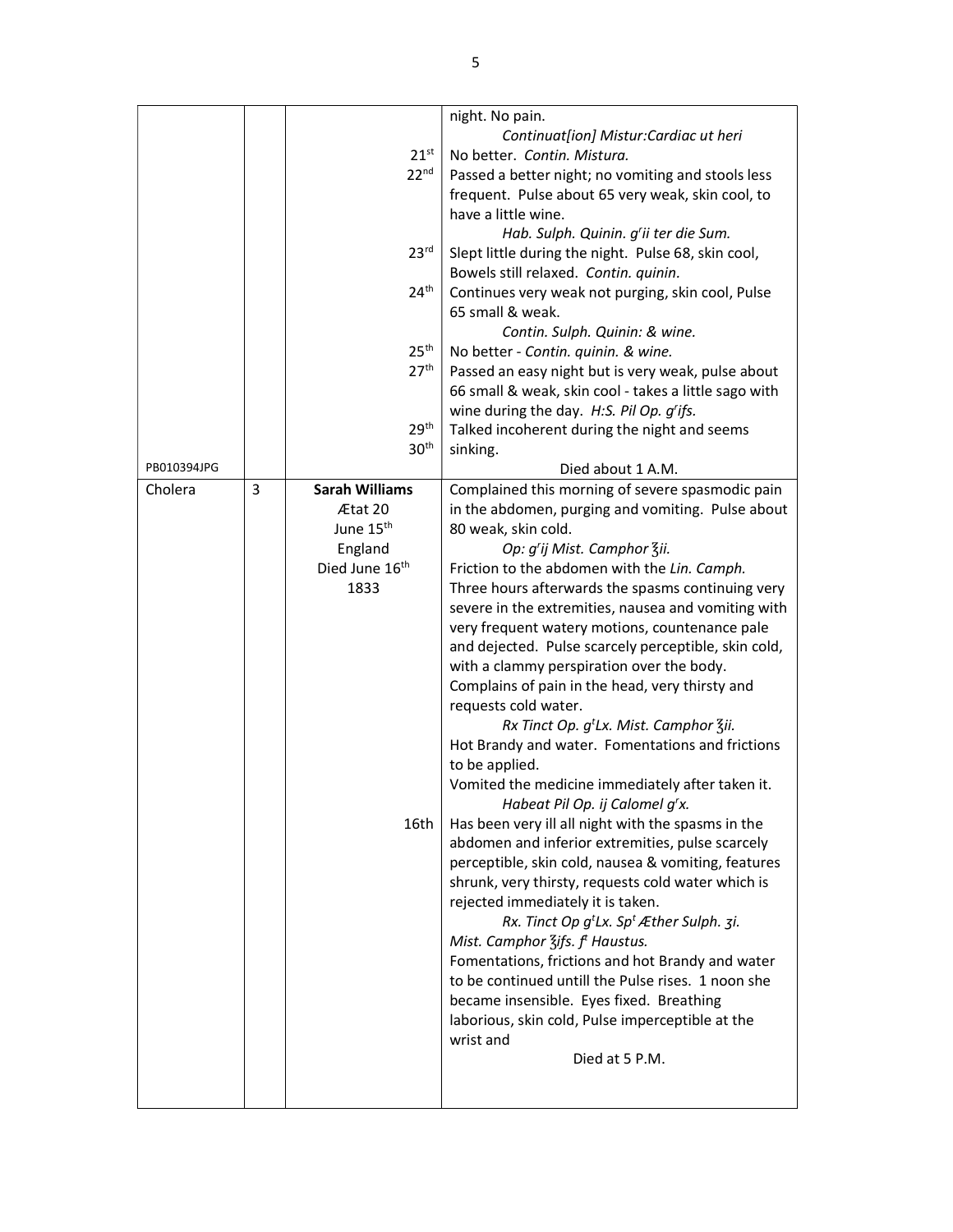| Cholera     | 4 | <b>Julia Reardon</b>       | Has been ill with a Bowel complaint for 24 hours.           |
|-------------|---|----------------------------|-------------------------------------------------------------|
|             |   | Ætat 18                    | She now complains of spasms in the Abdominal                |
|             |   | June 15 <sup>th</sup>      | Muscles & Calves of the Legs, with nausea and               |
|             |   | England                    | vomiting, her stools are frequent and watery                |
|             |   | Died June 20 <sup>th</sup> | accompanied with tenesmus, her abdomen tense                |
|             |   | 1833                       | and distended, her countenance pale & dejected,             |
|             |   |                            | her pulse very weak, with cold skin, great thirst           |
|             |   |                            | incessantly calling for cold water, great internal          |
|             |   |                            | heat, with considerable headache and prostration            |
|             |   |                            | of strength.                                                |
|             |   |                            | Habeat Stat: Calom. g'viii                                  |
|             |   |                            | Rx. Tinct Op. g <sup>t</sup> L                              |
|             |   |                            | Sp <sup>t</sup> Lavand. 3i                                  |
|             |   |                            | Aq: Ammon. g <sup>t</sup> xxx                               |
|             |   |                            | Aq: Puræ 3ifs f <sup>t</sup> Haust                          |
|             |   |                            | et Rep. Post horas duas.                                    |
|             |   |                            | Fomentations to be applied to the abdomen and               |
|             |   |                            | wrapt in warm Blankets.                                     |
|             |   |                            | 8 P.M. Spasms in the extremities and abdomen                |
|             |   |                            | very severe, nausea& vomiting continue with                 |
|             |   |                            | watery dejections, pulse 118 fuller, skin of its            |
|             |   |                            | natural temperature, great thirst and restlessness.         |
|             |   |                            | $V.S.B.$ ad $\frac{7}{3}xx.$                                |
|             |   |                            | Hab: Stat. Calom. g'x.                                      |
|             |   |                            | 12 P.M. was relieved immediately after the                  |
|             |   |                            | Venesection and has been composed ever since.               |
|             |   |                            | She complains of pain in the abdomen on pressure            |
|             |   |                            | but the spasms have allmost entirely subsided, her          |
|             |   |                            | motions are watery, pulse about 100, skin warm &            |
|             |   |                            | moist, has less thirst & headache.                          |
|             |   |                            | Fomentations continued to the abdomen.                      |
| PB010395JPG |   | $16^{\text{th}}$           | Complains only of pain on pressing the abdomen -            |
|             |   |                            | no vomiting, stools less frequent & of a dark colour,       |
|             |   |                            | pulse 90 & regular, skin moist, mercurial taste in          |
|             |   |                            | the mouth - says she feels very weak.                       |
|             |   |                            | Hab. Ol. Ricini zvi.                                        |
|             |   |                            | Fomentations continued.                                     |
|             |   |                            | Vespere all the symptoms favourable, motions                |
|             |   |                            | natural but rather frequent, pulse & skin natural           |
|             |   |                            | Hab. Pulv. Doveri g'x                                       |
|             |   | 17 <sup>th</sup>           | had a comfortable night, no complaint but                   |
|             |   |                            | weakness.                                                   |
|             |   |                            | No medicine                                                 |
|             |   |                            | [No further Journal entries - Julia Died 20 <sup>th</sup> ] |
| Cholera     | 5 | <b>Mary Hewet</b>          | Was seized last night with severe spasms in the             |
|             |   | Ætat 16<br>June 15th 1833  | abdomen and extremities; with nausea, vomiting,             |
|             |   |                            | and frequent water motions. Pulse about 70 very             |
|             |   | Woolwich<br>Died June 19th | feeble, skin cold, very thirsty.                            |
|             |   |                            | Tinc Opii g'ij Mistur: Camphor Zij.                         |
|             |   |                            | At 12 P.M. the spasms continuing unabated both in           |
|             |   |                            | the abdominal muscle and extremities, nausea and            |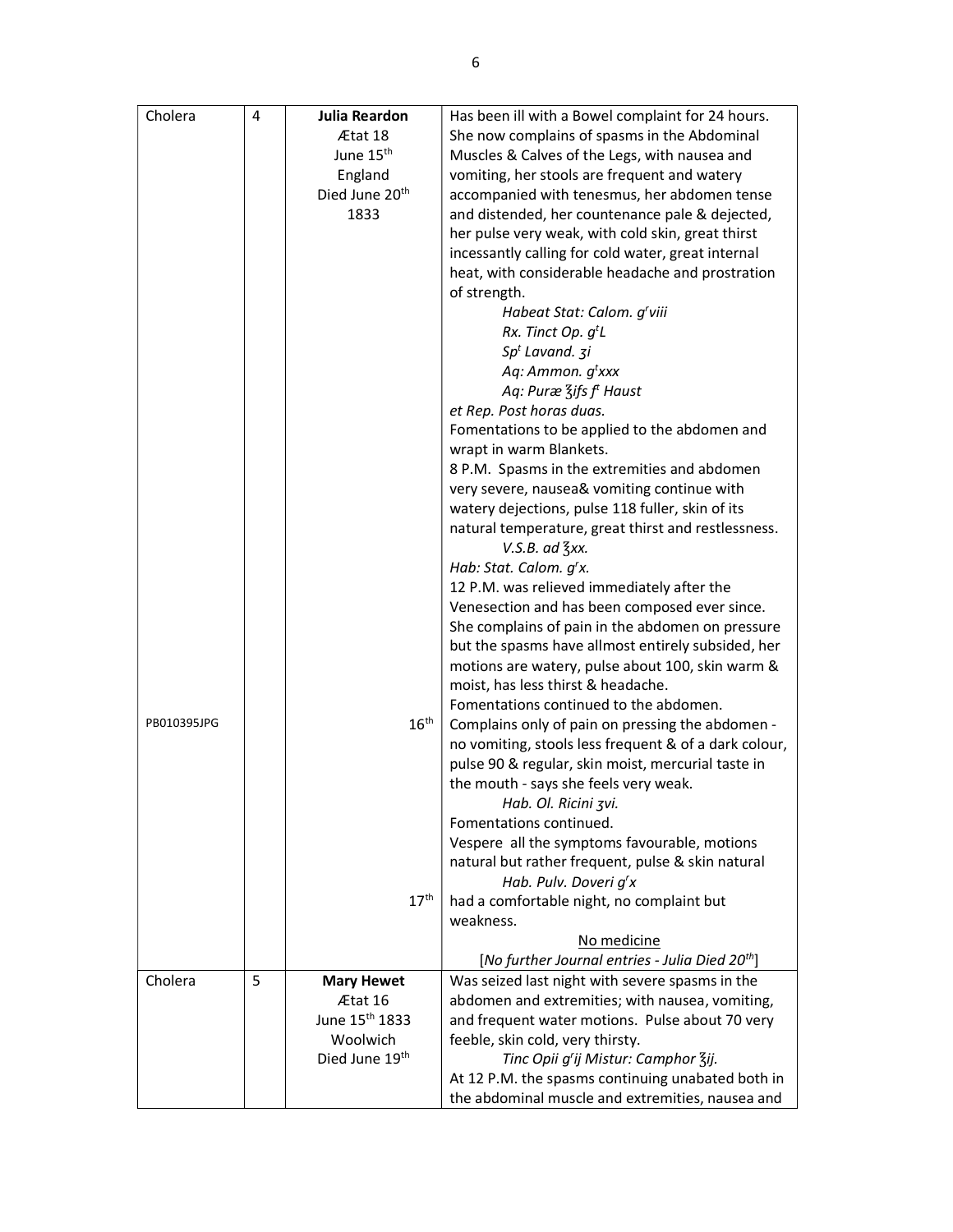|             |   |                                                                   | vomiting continuing severe with frequent water<br>motions, countenance expressive of great agony,<br>pulse scarcely perceptible, skin cold, considerable<br>Headache. Thirsty.<br>Rx. Tinct Op g <sup>t</sup> L Mist:Camphor 3ifs<br>with Hot Brandy & Water and friction to the<br>abdomen.                                                                                                                                                                                                                                                                                                                                                      |
|-------------|---|-------------------------------------------------------------------|---------------------------------------------------------------------------------------------------------------------------------------------------------------------------------------------------------------------------------------------------------------------------------------------------------------------------------------------------------------------------------------------------------------------------------------------------------------------------------------------------------------------------------------------------------------------------------------------------------------------------------------------------|
|             |   | $15^{\text{th}}$                                                  | She is very weak, complains of pain in the<br>abdomen, pulse about 90 weak, skin cold, features<br>shrunk, vomiting continuous - not so much purged,<br>thirsty and complains of Headache, Contin. Mist<br>Camp: with Fomentations.<br>Vespere is very low, pulse about 95, very weak,<br>skin cold, some vomiting. Thirsty.                                                                                                                                                                                                                                                                                                                      |
|             |   | $16^{\text{th}}$                                                  | Contin. Mist. Camphor: Pil Calom. g'vi. Op g'i f <sup>t</sup> j.<br>Had the spasms severely in the extremities. Pulse<br>65 weak, skin cold, motions frequent & watery,<br>nausea and vomiting continues. Thirsty.<br>Contn. Mist: Camphor 3ij è Tinct Op g'xL.<br>Vespere Complains of pain over the abdomen,<br>much increased upon pressure. Pulse 95 full, skin<br>very hot. Thirsty.<br>V.S.B: ad Zxii Fomentations and afterwards                                                                                                                                                                                                           |
|             |   | $17^{\text{th}}$                                                  | a Blister to be applied.<br>Slept some during the night. Pulse about 74, skin<br>cool, still pain in the abdomen, vomiting<br>occasionally. Motions frequent and watery.<br>Rx. Tinct Op g <sup>t</sup> xL Mist. Camph. Ziv Coch. ij om hor[a]<br>Fomentations to be continued.                                                                                                                                                                                                                                                                                                                                                                   |
| PB010396JPG |   | $18^{\text{th}}$<br>19 <sup>th</sup>                              | Appears sinking. Breathing oppressed. Pulse 60,<br>skin cold, talks incoherently.<br>Synapisms to be applied to the feet and the<br>abdomen to be rubbed with the Liniment Camph:<br>Comp.<br>Vespere Eyes fixed. Breathing oppressed. Pulse 60<br>small, skin cold.<br>Died this morning at Nine O'clock.                                                                                                                                                                                                                                                                                                                                        |
| Cholera     | 6 | <b>Mary Cook</b><br>Ætat 59<br>June 16<br>England<br>Died June 19 | Complained this morning of many frequent watery<br>motions, no pain. Pulse and skin natural, tongue<br>clear.<br>Rx. Tinct Cat: 3fs. Tinct Op: g'xx Aq. 3ifs<br>Vespere seized suddenly with violent spasms in the<br>Abdomen, Hands, Arms & Inferior Extremities with<br>frequent watery purging, constant vomiting, severe<br>Headache, considerable thirst, countenance pale &<br>dejected. Pulse allmost imperceptible, skin cold,<br>with clammy perspiration over the face and Breast.<br>Rx. Tinct Op g <sup>t</sup> Lxx Mist. Camph. 3ifs.<br>Hot Brandy & water. Fomentations to the<br>abdomen and the Linimen: Camph. to be applied to |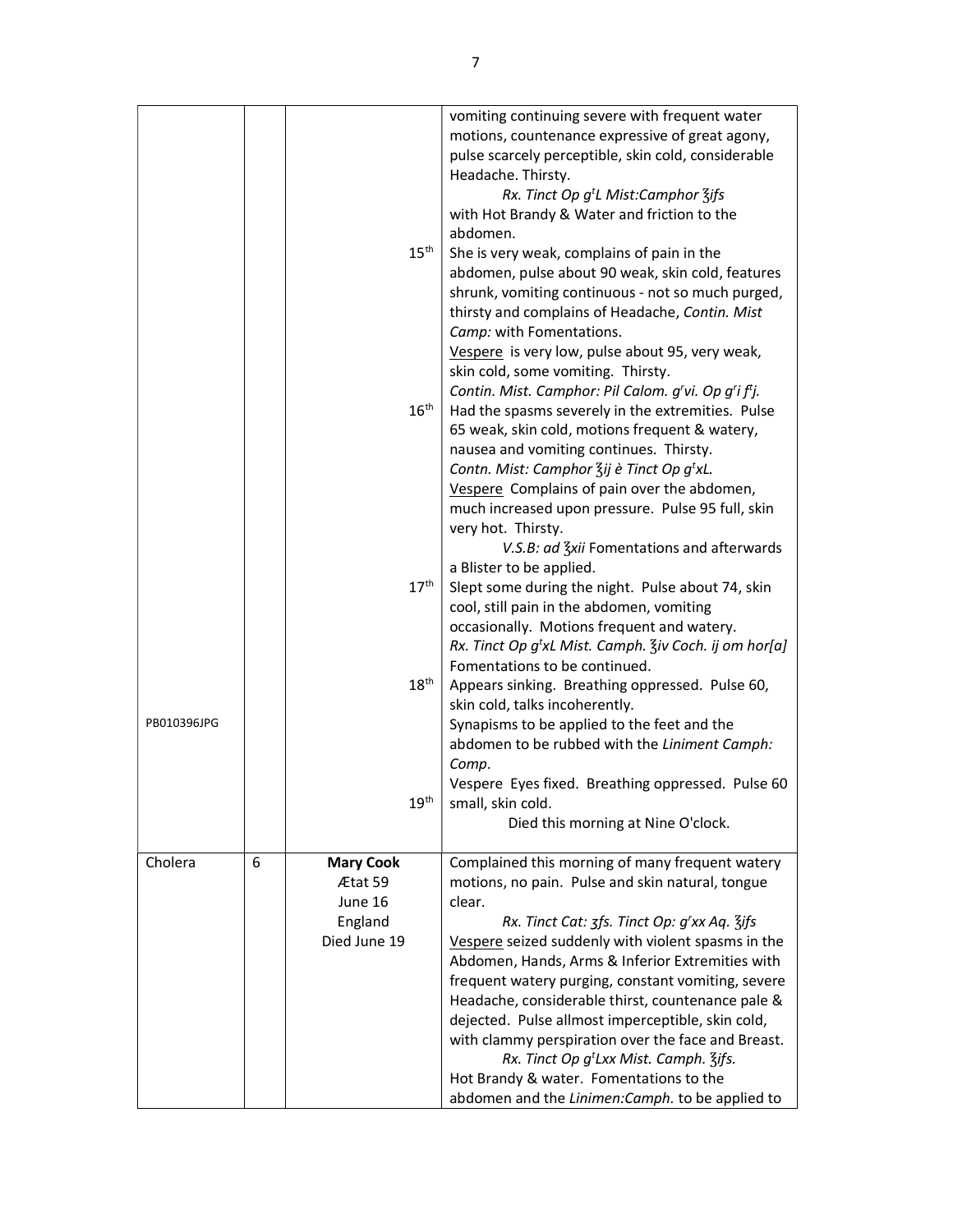|         |                |                  | the extremities.                                                                           |
|---------|----------------|------------------|--------------------------------------------------------------------------------------------|
|         |                | 17 <sup>th</sup> | Allmost every part of the Body have been affected                                          |
|         |                |                  | with severe spasms, motions very frequent and                                              |
|         |                |                  | watery, stomach very irritable and discharges great                                        |
|         |                |                  | quantities of Bile - requests cold water to be given                                       |
|         |                |                  | her which is immediately rejected. Pulse scarcely                                          |
|         |                |                  |                                                                                            |
|         |                |                  | perceptible, skin cold, eyes sunk.                                                         |
|         |                |                  | Rx. Tinct Op. $g^t Lx$ Sp <sup>t</sup> Æther Sulph. 3j.<br>Mist. Camph. 3ifs. Cap. Statim. |
|         |                |                  | Fomentations and frictions continued.                                                      |
|         |                |                  | Synapisms to the Feet.                                                                     |
|         |                |                  | Vespere spasms relaxed, is now insensible.                                                 |
|         |                |                  | Breathing laborious, pulse 80 very small, skin cold.                                       |
|         |                |                  | Death seems approaching. Friction to be continued                                          |
|         |                |                  | to the abdomen.                                                                            |
|         |                | $18^{\text{th}}$ | Breathing oppressed. Pulse scarcely perceptible,                                           |
|         |                |                  | skin cold, is insensible. Fomentations.                                                    |
|         |                |                  | At 5 P.M. she Died.                                                                        |
|         |                |                  |                                                                                            |
| Cholera | $\overline{7}$ | <b>Ann Clark</b> | Complained last evening of very frequently purged,                                         |
|         |                | Ætat 35          | accompanied with griping pains, nausea, and                                                |
|         |                | June 13, 1833    | vomiting. Pulse about 80 small and weak, skin cool,                                        |
|         |                | England          | thirsty with Headache.                                                                     |
|         |                | Died June 24th   | Pil Op. g'ij Calomel g'vii.                                                                |
|         |                |                  | At 10. Motions very frequent, griping pains severe,                                        |
|         |                |                  | pulse small and weak, skin cool                                                            |
|         |                |                  | Rx. Tinct Op $g^t$ L Mist Camph. $\zeta$ ifs $f^t$ H.                                      |
|         |                | 16 <sup>th</sup> | No better, had severe spasms in the abdomen,                                               |
|         |                |                  | extremities and face, nausea and vomiting, thirsty.                                        |
|         |                |                  | Pulse small & weak, skin cold and clammy,                                                  |
|         |                |                  | considerable pain in the stomach on pressure.                                              |
|         |                |                  | Rx. Tinct Op $g^tL$ Sp <sup>t</sup> Æther: S: $\zeta$ i Aq. $\zeta$ i f <sup>t</sup> H.    |
|         |                |                  | Fomentations and friction with the Lin.Camph.                                              |
|         |                |                  | Vespere spasms much abated, considerable pain on                                           |
|         |                |                  | pressure, nausea and vomiting continues.                                                   |
|         |                |                  | Countenance pale and dejected. Pulse small and                                             |
|         |                |                  | weak, skin cool, tongue furred, very thirsty.                                              |
|         |                |                  | Motions very frequent and watery.                                                          |
|         |                |                  | App. Emp. Vesicat.                                                                         |
|         |                |                  | Rx. Opii g'ifs Calomel g'vi f <sup>t</sup> Pil.                                            |
|         |                |                  | Fomentations continued.                                                                    |
|         |                | 17 <sup>th</sup> | Has less pain but the vomiting continues. Pulse                                            |
|         |                |                  | about 75 weak, skin cool. Thirsty.<br>Rx. Tinct Opi g'xx Confect. Aromat: 3fs Aq:          |
|         |                |                  | 3i.                                                                                        |
|         |                |                  | Vespere same state as in the morning.                                                      |
|         |                |                  | Rep. Haust c Mist. Camph.                                                                  |
|         |                | 18 <sup>th</sup> | Appears very low now, no pain. Pulse 78 weak, skin                                         |
|         |                |                  | cool, nausea and vomiting continues, countenance                                           |
|         |                |                  | dejected. Features shrunk.                                                                 |
|         |                |                  | Hab. Calom. g'vi Op g'ifs.                                                                 |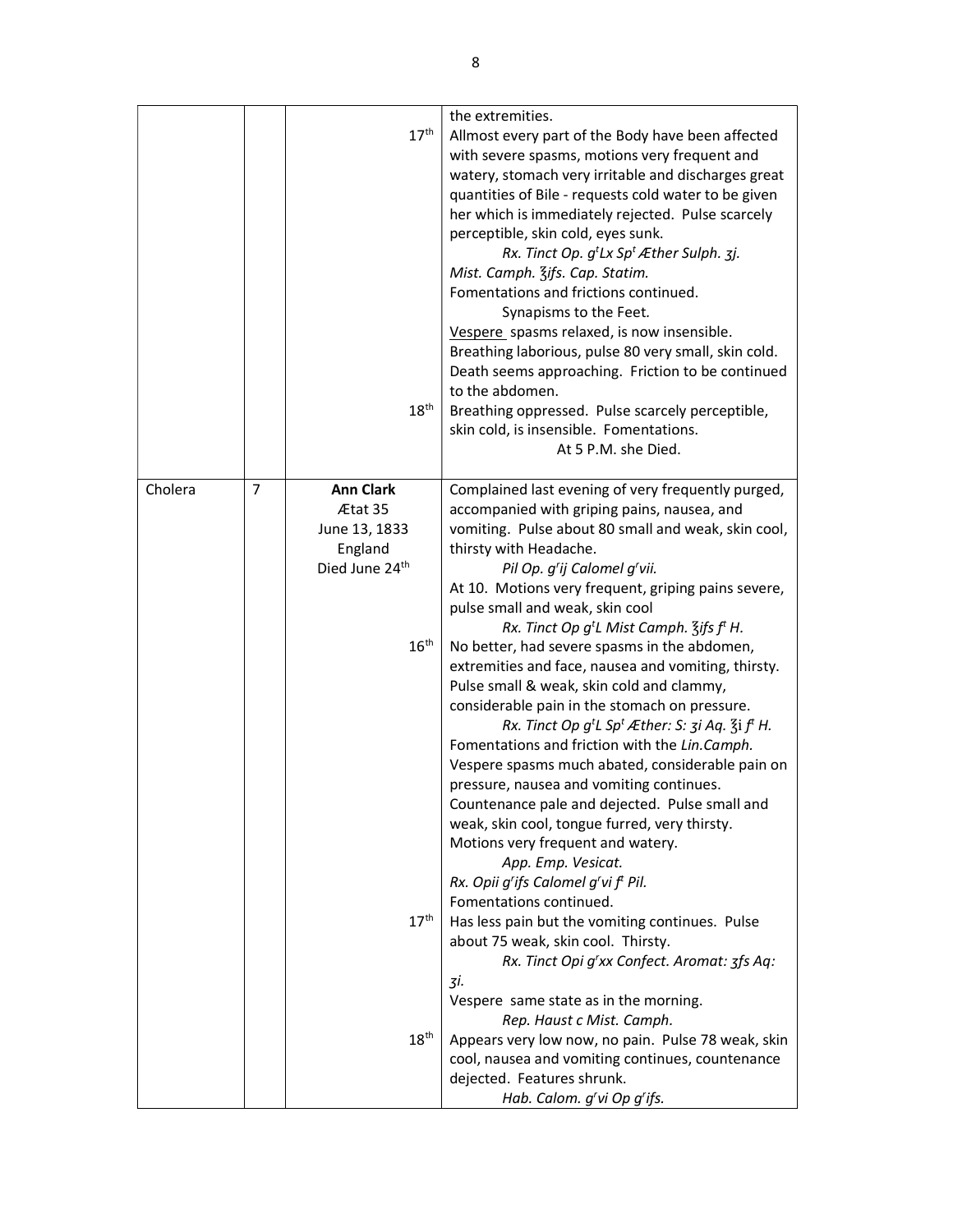| PB010397JPG |   | $19^{\text{th}}$                                                                                                 | Vespere passes her motions in bed. Complains of<br>nothing, vomiting occasionally. Pulse 70 very weak,<br>skin cold. Pil Op g'ifs with some wine and the<br>Mistura Camphora.<br>Very low, vomiting of dark coloured matter,<br>motions not so frequent, oppression at the<br>stomach. Pulse about 70 weak, skin cool, takes<br>nothing but drink which is rejected immediately it is<br>taken.<br>Hab. Calomel g'v Op g'i f <sup>t</sup> Pil.                                                                                                                                                                                                                                                                                                                                                                                              |
|-------------|---|------------------------------------------------------------------------------------------------------------------|---------------------------------------------------------------------------------------------------------------------------------------------------------------------------------------------------------------------------------------------------------------------------------------------------------------------------------------------------------------------------------------------------------------------------------------------------------------------------------------------------------------------------------------------------------------------------------------------------------------------------------------------------------------------------------------------------------------------------------------------------------------------------------------------------------------------------------------------|
|             |   | 20 <sup>th</sup>                                                                                                 | Vespere motions very frequent. Tongue furred, still<br>vomits whatever is given her. Cont. Pil c Mist.<br>Camph.<br>Very low, countenance dejected, motions frequent<br>and watery, stomach still irritable. Pulse about 70<br>weak, skin cool, features shrunk and sometimes<br>talks incoherently.                                                                                                                                                                                                                                                                                                                                                                                                                                                                                                                                        |
|             |   | $21^{st}$                                                                                                        | Rx. Tinct. Op. $g'$ xxx Sp <sup>t</sup> Æther 3i Mist<br>Camphor. Ziv Cap. Coch. duo om hora.<br>Vespere same as in the morning.<br>Tinct Cal: 3fs Tinct Op. g'xxv. Aq. 3ifs f <sup>t</sup> Haust<br>Very low, talks incoherently, skin cool, pulse very<br>weak. Motions frequent, Contin. Haust Cal: c<br>Mistura Camphora.<br>Vespere skin cold, pulse scarcely perceptible, talks<br>incoherently, takes drink.                                                                                                                                                                                                                                                                                                                                                                                                                         |
|             |   | 22 <sup>nd</sup>                                                                                                 | Synapisms to be applied to the feet.<br>Pulse scarcely perceptible, skin cold, quite<br>insensible.                                                                                                                                                                                                                                                                                                                                                                                                                                                                                                                                                                                                                                                                                                                                         |
|             |   | 23 <sup>rd</sup><br>24 <sup>th</sup>                                                                             | Seems sinking.<br>Died at One P.M.                                                                                                                                                                                                                                                                                                                                                                                                                                                                                                                                                                                                                                                                                                                                                                                                          |
| Cholera     | 8 | <b>Susan Manners</b><br>Ætat 30<br>Convict<br>June 19 <sup>th</sup><br>Downs<br>Died June 23<br>20 <sup>th</sup> | Has been attending her Sister Ann Clark during her<br>illness, was suddenly seized with severe spasms in<br>her Hands, arms and face and soon after in the<br>abdominal muscles, nausea and vomiting. Motions<br>very frequent & watery, considerable Headache,<br>thirst - calls for cold water, countenance pale.<br>Pulse about 70 small and weak, skin cool.<br>Hab. Pil Op g'ii Calom. g'vi.<br>the abdomen to be rubbed with the Lin:Ca.<br>Spasms abated and fell into a sound sleep. She<br>now complains of pain in the abdomen, motions<br>not so frequent, vomiting continues of Bilious<br>Matter, headache and thirst. Pulse about 80 small<br>& weak, skin warm, Tongue white.<br>Op. $g'$ ifs Cal. $g'v f'$ j.<br>Fomentations to the Abdomen.<br>Vespere Purging very frequent.<br>Rx. Tinct Op g'xx Tinct Cal. 3fs Aqæ 3j. |
|             |   | $21^{st}$                                                                                                        | Has been very ill all night vomiting everything she<br>takes with pain and oppression at the stomach,                                                                                                                                                                                                                                                                                                                                                                                                                                                                                                                                                                                                                                                                                                                                       |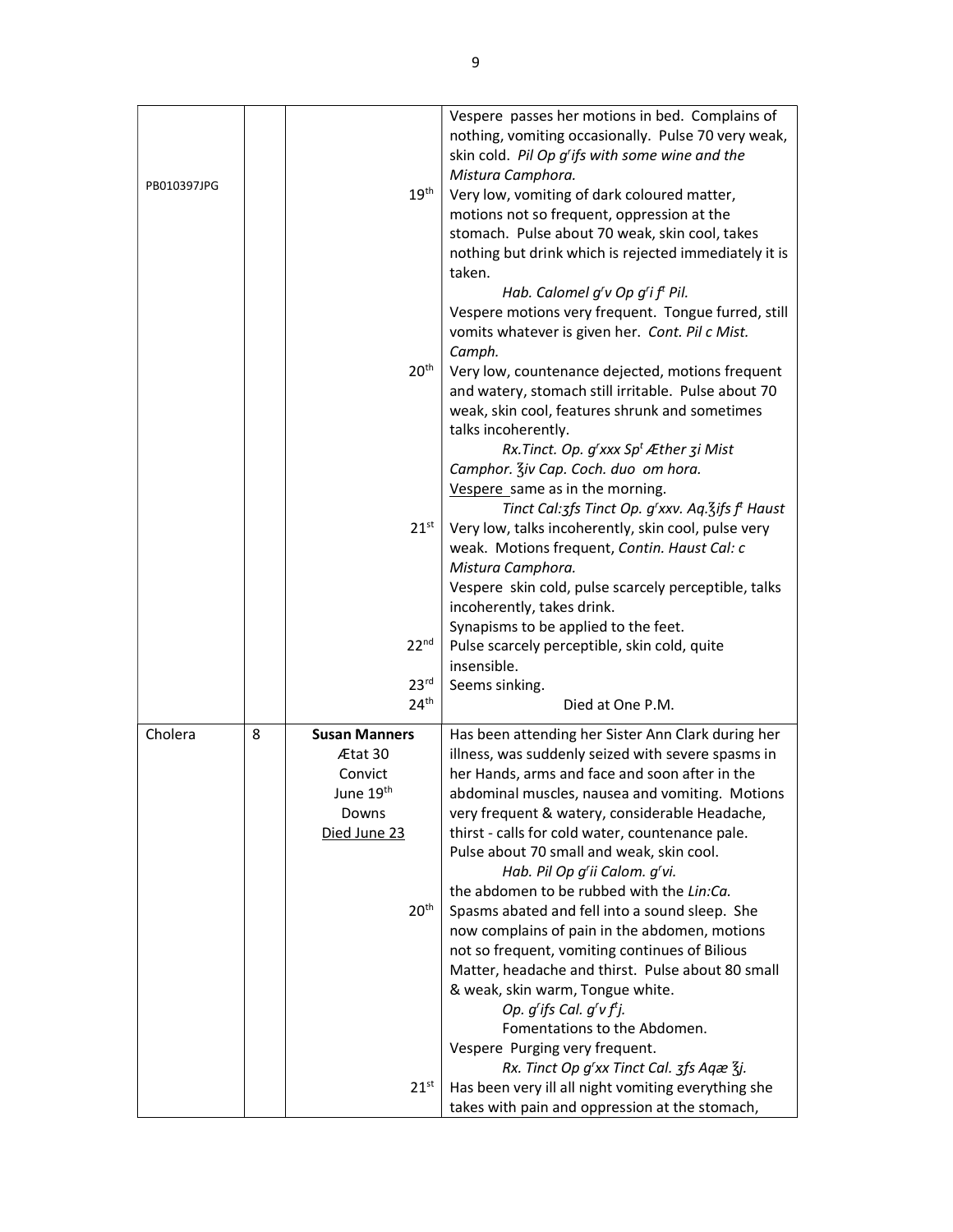|             |   |                  | thirsty, has now severe spasms in the Inferior                                                        |
|-------------|---|------------------|-------------------------------------------------------------------------------------------------------|
|             |   |                  | Extremities. Motions still very frequent and                                                          |
|             |   |                  | watery, Pulse 68 weak, skin cold. Countenance                                                         |
|             |   |                  | pale.<br>Hab. Op g'ij Calom. g'v. Fomentations.                                                       |
|             |   |                  | Vespere has been tollerably free from pain until                                                      |
|             |   |                  | now when the spasms have seized the Abdominal                                                         |
|             |   |                  | Muscles: Pulse very small, skin cool.                                                                 |
|             |   |                  | Contin Pilul. et Liniment Camph Comp                                                                  |
|             |   | 22 <sup>nd</sup> | Passed a better night, Pulse very weak, skin cool.                                                    |
|             |   |                  | No vomiting, motions still frequent, getting weaker.<br>C[ontinue] Hab. Sulph. Quinin. g'iii ter die. |
|             |   | 22 <sup>nd</sup> | Very weak, much purged, Pulse 68 small and weak.                                                      |
|             |   |                  | Thirsty.<br>Contin. Sulph. Quinin: and wine.                                                          |
|             |   |                  | Very weak, much purged. Pulse weak, skin cool.                                                        |
|             |   | 24 <sup>th</sup> | Thirsty.<br>Contin. Sulph Quinin c Tinct Op g'xv                                                      |
|             |   |                  | and wine.                                                                                             |
|             |   | 25 <sup>th</sup> | Talking incessantly all night. Pulse very weak, skin                                                  |
|             |   |                  | cold and is sinking fast.                                                                             |
| PB010398JPG |   |                  | Died at 11 P.M.                                                                                       |
|             |   |                  |                                                                                                       |
| Desentery   | 9 | Sarah McLaughlen | Of spare habit of Body, has been confined in prison                                                   |
|             |   | Ætat 22          | for 18 months nearly upon Bread and Water - has                                                       |
|             |   | June 18, 1833    | been purged for two or three days. Complains now                                                      |
|             |   | Downs            | of considerable pain in the abdomen with frequent                                                     |
|             |   | Discharged Cured | scanty motions accompanied with tenemus. Pulse                                                        |
|             |   | June 26          | 95 weak, skin warm Tongue white and furred.                                                           |
|             |   |                  | Thirsty.                                                                                              |
|             |   |                  | Calom. g'vi Op:g'i Tinct Ant. g' ¼ f' P. St.S.<br>Fomentations to the abdomen.                        |
|             |   |                  | Vespere has had frequent scanty motions with                                                          |
|             |   |                  | much tenesmus and tormina and occasional                                                              |
|             |   |                  | vomiting. Pulse 90 weak, skin warm, very Thirsty.                                                     |
|             |   |                  | Hab. Ol:Ricini $\zeta$ i. Tinct Op: g'xx. f <sup>t</sup> H.                                           |
|             |   | 19 <sup>th</sup> | Has had fewer motions more copious and with less                                                      |
|             |   |                  | pain. Pulse 98 weak, skin warm. Tongue white and                                                      |
|             |   |                  | furred.                                                                                               |
|             |   |                  | Calom. g'v. Op. g <sup>t</sup> ii f <sup>t</sup> Pil St:Sum:                                          |
|             |   |                  | Vespere has great pain over the abdomen with                                                          |
|             |   |                  | vomiting, motions frequent and scanty, very thirsty.                                                  |
|             |   |                  | Calom. g'vii Op. g' ifs.                                                                              |
|             |   |                  | Emp. Vesicat. ad Abdom.                                                                               |
|             |   | 20 <sup>th</sup> | Pain in the abdomen much abated, less frequent                                                        |
|             |   |                  | and more free. Pulse 100 weak, skin warm and                                                          |
|             |   |                  | moist. Tongue white.                                                                                  |
|             |   |                  | Rx. Pulv Rh. g'iij P. Ipec. g'ii f <sup>t</sup> Pil.                                                  |
|             |   |                  | Vespere has been tollerably well all day. Motions                                                     |
|             |   |                  | less frequent.                                                                                        |
|             |   |                  | Contin. Pilul ut Antea                                                                                |
|             |   |                  | Vespere Continues better. 3 motions.                                                                  |
|             |   |                  | Contin. Pilula.                                                                                       |
|             |   | 22 <sup>nd</sup> | Passed a good night. Bowels rather relaxed. Pulse                                                     |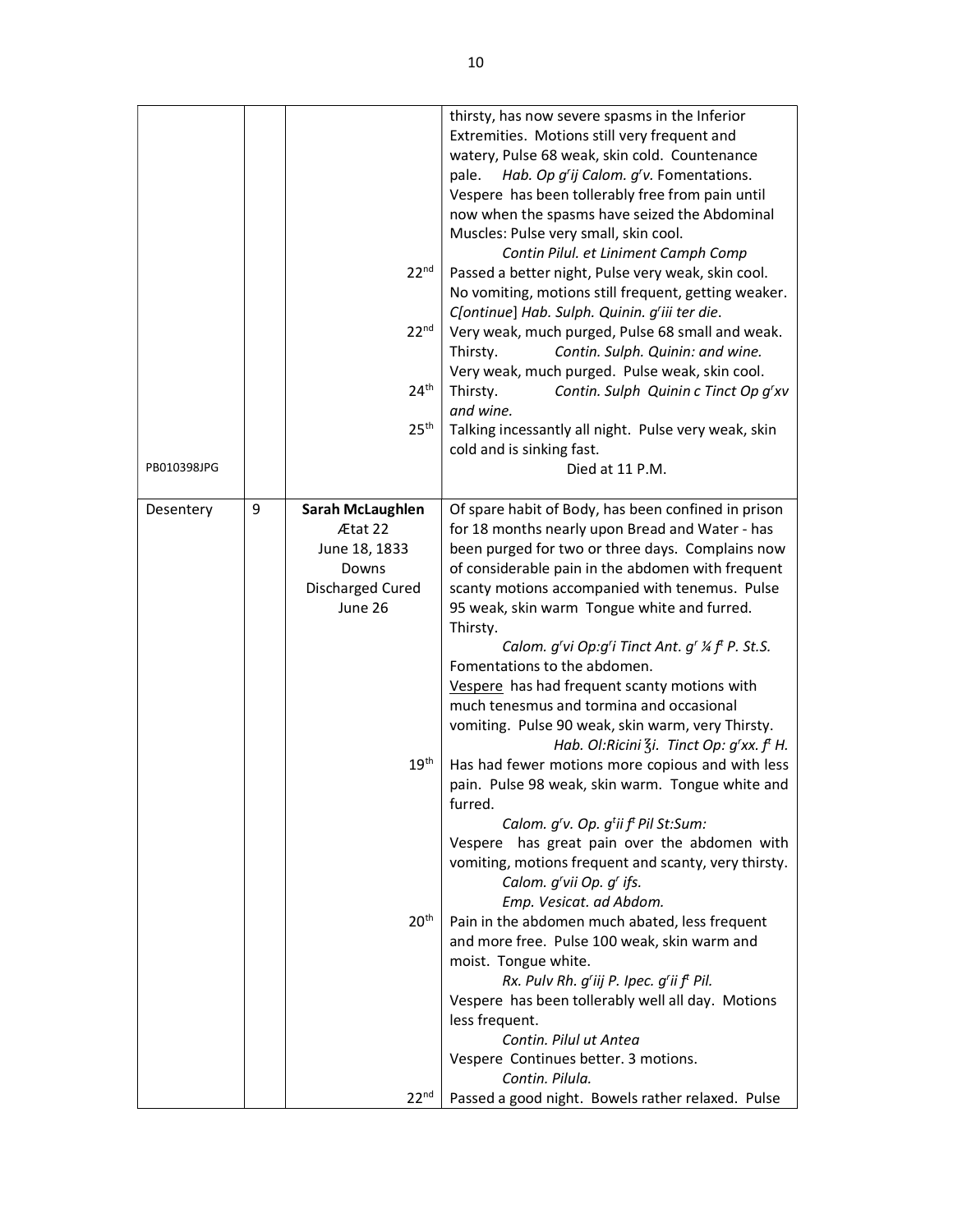|             |    |                        | 96 very weak.                                                                     |
|-------------|----|------------------------|-----------------------------------------------------------------------------------|
|             |    |                        | Hab. Sulp Quinin. gij ter die sumendus.                                           |
|             |    | 26 <sup>th</sup>       | Discharged of the Sick List.                                                      |
|             |    |                        |                                                                                   |
|             |    |                        |                                                                                   |
| Desentery   | 10 | <b>Maria Clark</b>     | Complains of pain over the Abdomen and right                                      |
|             |    | Ætat 40                | Hypochondriac region increased upon pressure,                                     |
|             |    | August 9 <sup>th</sup> | Bowels very much relaxed. Pulse 86 weak. Tongue                                   |
|             |    | at Sea                 | white, skin moist, very thirsty.                                                  |
|             |    | Discharged of[f] the   | Rx. Tinct Op g'xxv T. Rh. 3ij.                                                    |
|             |    | List                   | Aq. $\overline{3}$ ij f <sup>t</sup> H.                                           |
|             |    |                        | Fomentations and Barley Water for Drink.                                          |
|             |    |                        | 8 P.M. Symptoms more severe.                                                      |
|             |    |                        | V.S.B ad $\frac{7}{3}$ xii. Cal: g'iv. Op. g'i f <sup>t</sup>                     |
|             |    | $10^{\text{th}}$       | Passed a bad night with severe nausea and                                         |
|             |    |                        | vomiting. Pain very much exercised and constant.                                  |
|             |    |                        | Motions very frequent, scanty and accompanied                                     |
|             |    |                        | with tormina & tenesmus. Pulse 86 weak, skin                                      |
|             |    |                        | cool. Thirsty.                                                                    |
|             |    |                        | App. Emp. Vesicat. ad Abdomen:                                                    |
|             |    |                        | Rx. Tince Op g'xxv. T. Rh: 3ij Aq. 3ii.                                           |
|             |    |                        | Vespere the Desenteric symptoms more severe.                                      |
|             |    |                        | Ol. Ricini 3i.                                                                    |
|             |    | $11^{\text{th}}$       | Nausea and vomiting considerably abated. Pain in                                  |
|             |    |                        | the abdomen less. 4 motions during the night                                      |
|             |    |                        | more freeness.                                                                    |
|             |    |                        | Haustus ut heri & Barley Water                                                    |
|             |    |                        | Vespere Motions frequent with much pain.                                          |
|             |    |                        | Hab. Calom. g'v. Op:g'i.                                                          |
|             |    | $12^{\text{th}}$       | Has had a bad night with vomiting & motions                                       |
|             |    |                        | during the night, watery and accompanied with                                     |
|             |    |                        | tormina. Pulse 86 weak.                                                           |
|             |    |                        |                                                                                   |
|             |    |                        | Hab:. Calom. g'iv. Opi g'i f <sup>t</sup> : Pil.                                  |
|             |    |                        | Vespere Better. Mouth sore.                                                       |
|             |    | 13 <sup>th</sup>       | Rep <sup>t</sup> : Haustus: ut antea.                                             |
|             |    |                        | Had a good night. Motions fewer and freer, no                                     |
|             |    |                        | vomiting, skin cool.<br>Rx. Pulv. Rh. g'v. Ipecac: g'iij f <sup>t</sup> Pil Nº 11 |
|             |    |                        | Vespere 4 motions - Pil. Op. g'i.                                                 |
|             |    | 14 <sup>th</sup>       | 6 motions with some tormina.                                                      |
|             |    |                        | Vespere Contin. Pilulas.                                                          |
|             |    | $15^{\text{th}}$       |                                                                                   |
|             |    |                        | Mouth very sore, only 3motions and without pain.<br>Pulse 86 weak.                |
|             |    |                        | Rx. Sulph Quinin. g'iij bis die.                                                  |
|             |    | $16^{\text{th}}$       |                                                                                   |
|             |    |                        | Passed a good night. Bowels regular.                                              |
|             |    | 18 <sup>th</sup>       | Contin. Sulph. Quin: ut antea                                                     |
|             |    |                        | Continues improving. Bowels regular.<br>Contin. Sulph. Quinin.                    |
|             |    |                        |                                                                                   |
|             |    |                        |                                                                                   |
| PB010399JPG |    |                        |                                                                                   |
|             |    |                        |                                                                                   |
|             |    |                        |                                                                                   |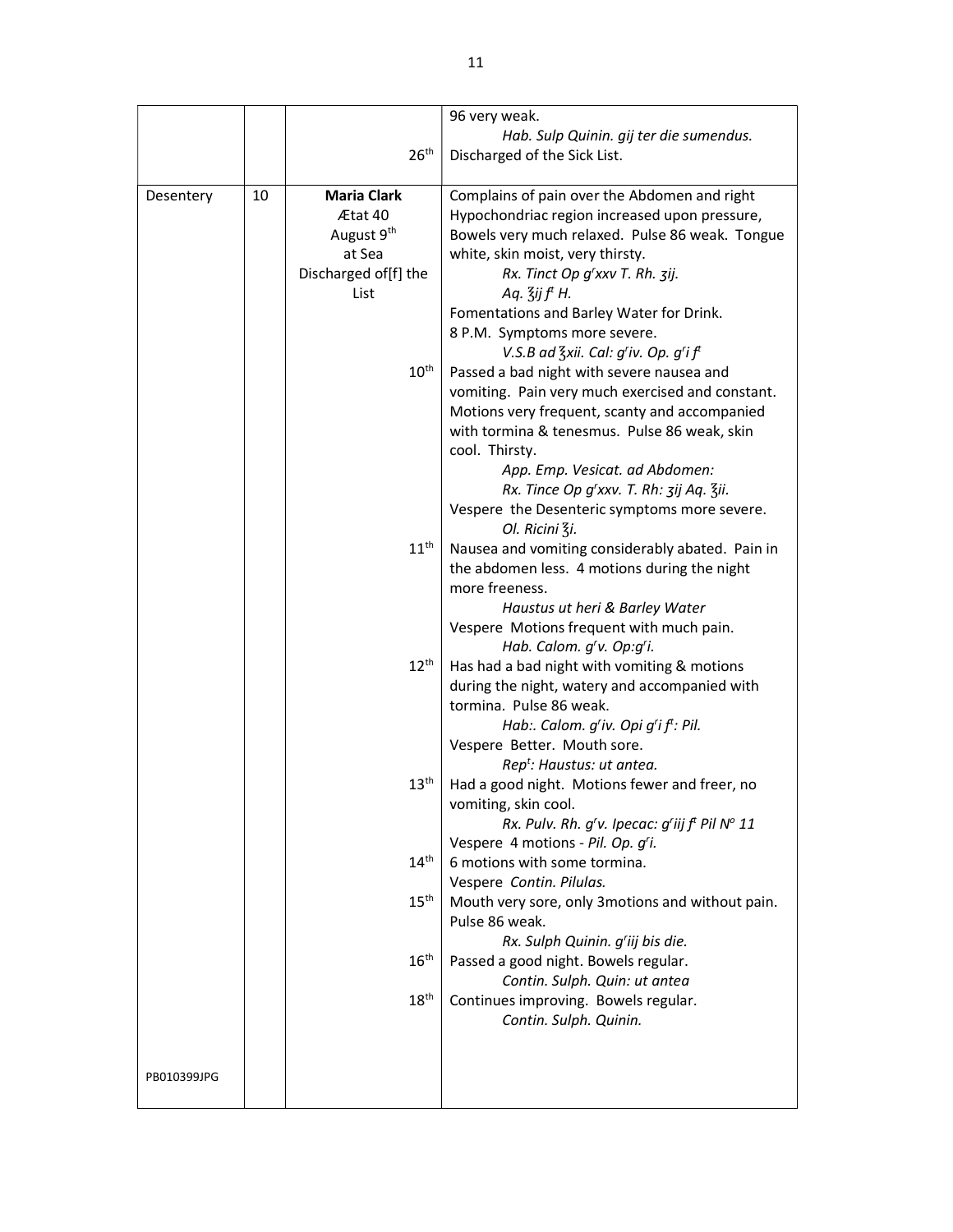| Mania | 11 | <b>Frances Holliday</b> | Suddenly leaped out of Bed, roaring loud                                                                     |
|-------|----|-------------------------|--------------------------------------------------------------------------------------------------------------|
|       |    | Ætat 29                 | incoherent Language and making violent exertions                                                             |
|       |    | August 18 <sup>th</sup> | of strength. Wildness of countenance. Pulse 125,                                                             |
|       |    | at Sea                  | has made no complaint since she has been on                                                                  |
|       |    | Died August             | Board.                                                                                                       |
|       |    | 29, 1833                | V.S.B. ad 3xvi                                                                                               |
|       |    |                         | fainted and no more Blood could be taken.                                                                    |
|       |    |                         | Rx. T: Op. g <sup>t</sup> Lxxx Mist. Camph. 3ifs f <sup>t</sup> H.                                           |
|       |    | 19 <sup>th</sup>        | Slept some during the night and is now sensible,                                                             |
|       |    |                         | complained of headache. Pulse 106 weak - skin                                                                |
|       |    |                         | cool. Bowels constipated.                                                                                    |
|       |    |                         | Hab. Mistur: Cathart:                                                                                        |
|       |    |                         | Vespere Continued tollerably well until the                                                                  |
|       |    |                         | afternoon when she became as bad as the previous                                                             |
|       |    |                         | evening screatching violently. Pulse 120 weak,                                                               |
|       |    |                         | answers questions - put the strait waistcoat on her,                                                         |
|       |    |                         | shaved her head and applied a Blister to the nape                                                            |
|       |    |                         | of the neck.                                                                                                 |
|       |    | 20 <sup>th</sup>        | Rx. Tinct. Op: g <sup>t</sup> Lxxx Mist. Camph. 3ifs.<br>Passed a bad night roaring allmost constantly and   |
|       |    |                         | maliciously inclined to some of her mess mates.                                                              |
|       |    |                         | Pulse 120, answers questions, complains of no pain.                                                          |
|       |    |                         | Hab. Calom: g'x. et Mist. Cathart.                                                                           |
|       |    |                         | Vespere Tinct Op. c Mist. Camph. ut antea.                                                                   |
|       |    | $21^{st}$               | No sleep, very violent during the whole night but                                                            |
|       |    |                         | seems now very much exhausted.                                                                               |
|       |    |                         | Rep. Calomel ut antea.                                                                                       |
|       |    |                         | Vespere Continues in the same state.<br>Rx. Tinct Op: $g^t$ Lxx T: Dig: $g^t$ xxx. Aq $\frac{7}{3}$ ifs iij. |
|       |    | 22 <sup>nd</sup>        | Passed a bad night. Answers questions, still roars                                                           |
|       |    |                         | incoherently                                                                                                 |
|       |    |                         | Rx. Mist. Cathart.                                                                                           |
|       |    |                         | Vespere Rep: Haustus Anod.                                                                                   |
|       |    | 23 <sup>rd</sup>        | No sleep, refuses her food talks incoherently,                                                               |
|       |    |                         | continues mostly in a sitting posture, refuses                                                               |
|       |    |                         | medicine.                                                                                                    |
|       |    |                         | Hab: Eneme Lax.                                                                                              |
|       |    | $24^{\text{th}}$        | Continued in the sitting position all night, refuses                                                         |
|       |    |                         | everything offered her, talks incoherently. Pulse                                                            |
|       |    |                         | 100 weak, skin cool.                                                                                         |
|       |    |                         | Contin. Mist. Cathart.                                                                                       |
|       |    | $25^{\text{th}}$        | Continues in the same state. Bowels obstructively                                                            |
|       |    |                         | confined. Refuses everything offered. Pulse 105<br>weak.                                                     |
|       |    |                         | Hab. Enemet. Lax.                                                                                            |
|       |    | 26 <sup>th</sup>        | Passed a Bad night, is now very composed and only                                                            |
|       |    |                         | answers questions, skin cool. Pulse 108 weak.                                                                |
|       |    |                         | Rep: Enemet. Lax.                                                                                            |
|       |    | 27 <sup>th</sup>        | Continued quiet all night, talks little but                                                                  |
|       |    |                         | incoherently, refuses everything. Pulse 110 very<br>weak.                                                    |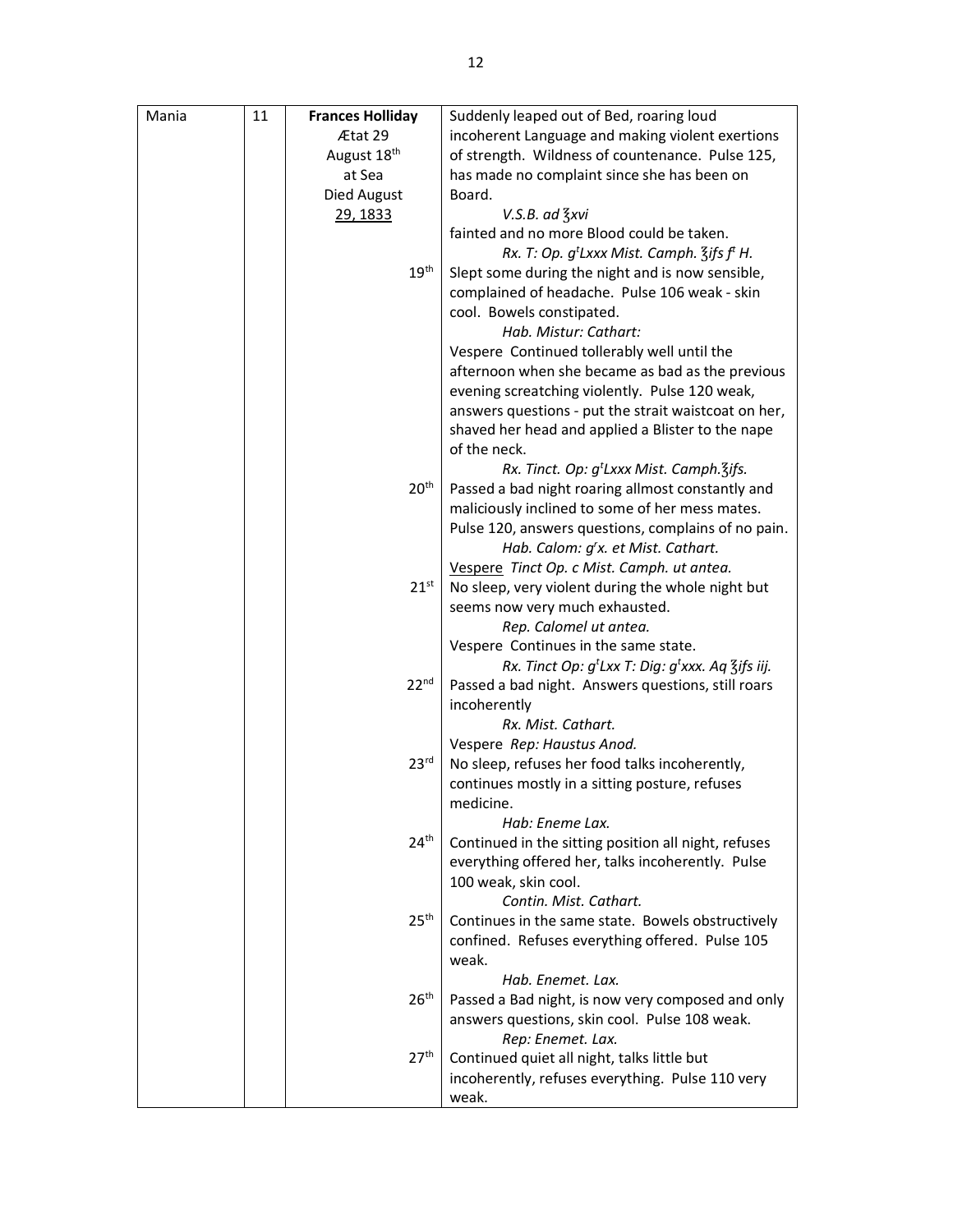|             |    | 28 <sup>th</sup>                                                                              | Took little Barley Water during the night but is                                                                                                                                                                                                                                                                                                                                                                                                                                                                                                                                                                                                 |
|-------------|----|-----------------------------------------------------------------------------------------------|--------------------------------------------------------------------------------------------------------------------------------------------------------------------------------------------------------------------------------------------------------------------------------------------------------------------------------------------------------------------------------------------------------------------------------------------------------------------------------------------------------------------------------------------------------------------------------------------------------------------------------------------------|
|             |    |                                                                                               | gradually sinking. Pulse small and weak.                                                                                                                                                                                                                                                                                                                                                                                                                                                                                                                                                                                                         |
|             |    | 29 <sup>th</sup>                                                                              | Died at 4 P.M.                                                                                                                                                                                                                                                                                                                                                                                                                                                                                                                                                                                                                                   |
|             |    |                                                                                               |                                                                                                                                                                                                                                                                                                                                                                                                                                                                                                                                                                                                                                                  |
| Gastritis   | 12 | <b>Mary Ann Lee</b><br>Ætat 22<br>Sept 6 <sup>th</sup><br>at Sea<br>Cured Sept 12<br>1833     | Complains of considerable pain in the region of the<br>stomach increased upon pressure with incessant<br>vomiting. Pulse 108 weak, skin warm, very thirsty,<br>Bowels rather confined - Catamenia regular.<br>Hab. Pil. Calom. g'v.<br>Fomentations kept constantly to the abdomen.<br>Vespere pan very severe and the abdomen very                                                                                                                                                                                                                                                                                                              |
|             |    |                                                                                               | tender on pressure. Pulse 110, thirsty and rejects<br>everything immediately it is taken, no motion.<br>V.S.B. ad $\frac{7}{5}$ xvj - App. Emp. Lyttæ.<br>Repetat Pil Calom.                                                                                                                                                                                                                                                                                                                                                                                                                                                                     |
|             |    | 7 <sup>th</sup>                                                                               | Felt considerably relieved after the Bleeding and<br>passed a tollerable night. Blister rose well, no<br>vomiting and Febrile symptoms much abated, two<br>motions.                                                                                                                                                                                                                                                                                                                                                                                                                                                                              |
| PB010400JPG |    |                                                                                               | Ordered Sago for dinner with Tea and Barley Water<br>for Drink.<br>Vespere Pain and Febrile symptoms entirely                                                                                                                                                                                                                                                                                                                                                                                                                                                                                                                                    |
|             |    | 8 <sup>th</sup>                                                                               | subsided.<br>Passed a good night and seems perfectly<br>convalescent.                                                                                                                                                                                                                                                                                                                                                                                                                                                                                                                                                                            |
|             |    |                                                                                               | Discharged of the Sick List                                                                                                                                                                                                                                                                                                                                                                                                                                                                                                                                                                                                                      |
| Erysipelas  | 13 | <b>Mary Harwood</b><br>Ætat 22<br>Sept 16<br>at Sea<br>Cured Oct. 2, 1833<br>17 <sup>th</sup> | Was attacked during the night with shiverings<br>succeeded by heat, headache & restlessness, her<br>Pulse now 110 & soft, skin hot and dry. Tongue<br>white, no appetite for food, but has considerable<br>thirst. Bowels rather confined. Catamenia<br>irregular. Weather has been rainy and imputes her<br>illness to getting wet.<br>Hab: Calom: g'iv.<br>Sulph. Mag: 3vi Post horas duas.<br>Passed a restless night. Complains of considerable<br>heat of the face which is of a bright red colour and<br>swollen, has considerable fever Pulse 115 soft<br>Bowels relaxed and she now seems inclined to<br>sleep.<br>Rx. Sulphat: Mag. 3i. |
|             |    |                                                                                               | Tart Antim. g'i.<br>Aquæ Zviii M<br>Cujus Sumat Cyath Venesum om quarta<br>hora.                                                                                                                                                                                                                                                                                                                                                                                                                                                                                                                                                                 |
|             |    | 18 <sup>th</sup>                                                                              | Passed a bad night, redness and swelling increased<br>and has spread over the head which has a smooth<br>shining appearance, the florid red disappears on<br>pressure but returns immediately the finger is<br>removed, the Eyelids so tumid that she cannot see                                                                                                                                                                                                                                                                                                                                                                                 |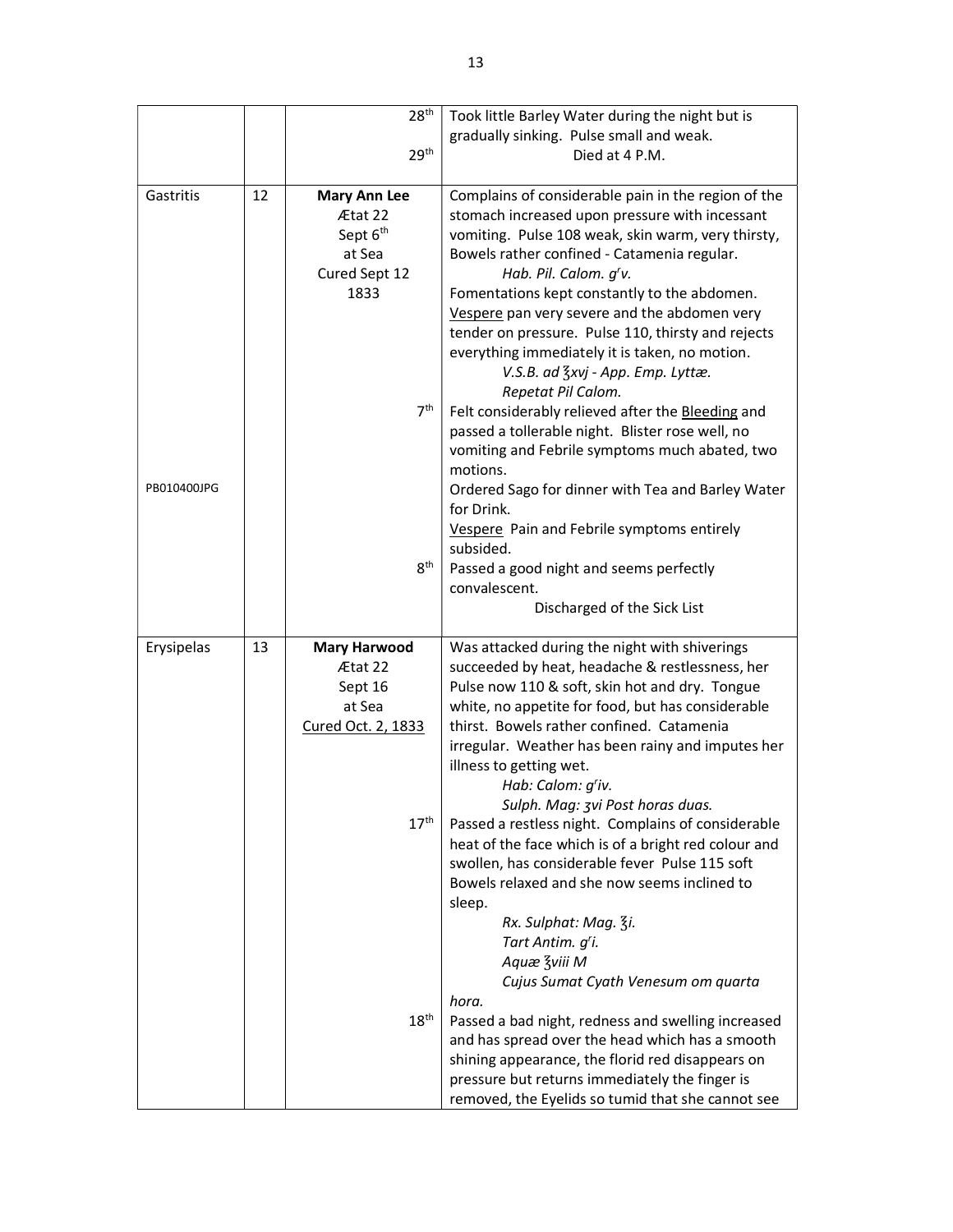|             |                  | and her countenance is exceedingly disfigured.       |
|-------------|------------------|------------------------------------------------------|
|             |                  | Pulse 118 full, skin soft, hot and dry. Tongue white |
|             |                  | & dry, and says she is very thirsty, was Delirious   |
|             |                  | occasionally.                                        |
|             |                  | $V.S.B.$ ad $\frac{7}{3}$ xx.                        |
|             |                  | Contin. Mist. c Tart: Ant: ut Antea.                 |
|             |                  | Vespere says she feels better, the tumefaction &     |
|             |                  | redness diffused over the head & neck. Febrile       |
|             |                  | symptoms somewhat abated.                            |
|             |                  | Contin. medicament.                                  |
|             | 19 <sup>th</sup> | Passed a bad night talking incoherently. Pulse 115   |
|             |                  | soft, skin cooler & has less thirst.                 |
|             |                  | App: Emp: Ves: ad nuchæ.                             |
|             |                  | Contin. Mist: ut Antea.                              |
|             | 20 <sup>th</sup> | Had a bad night, her language is sometimes           |
|             |                  | incoherent. Pulse 118 soft, skin cool. Tongue more   |
| PB010401JPG |                  | moist, there are several vesications containing a    |
|             |                  | serum fluid.                                         |
|             |                  | Hab: Calom. g'ii                                     |
|             |                  | Sulph. Quin: g'iii ter die sum:                      |
|             | $21^{st}$        | Complains of severe pain over the abdomen during     |
|             |                  | the night which was relieved by fomentations, the    |
|             |                  | vesications are discharging an irritating fluid, the |
|             |                  | swelling is subsiding, has now her sight, her Pulse  |
|             |                  | 118 soft, heat of skin natural. Tongue cleaning &    |
|             |                  | moist. Bowels open.                                  |
|             |                  | Contin: Sulph: Quinin.                               |
|             | 22 <sup>nd</sup> | Passed an easy night, swelling & redness             |
|             |                  | diminishing. Pulse 105 weak, skin cool. Tongue       |
|             |                  | clean, no motion.                                    |
|             |                  | Hab: Calom:g'iv.                                     |
|             |                  | Contin: Sulph. Quinin:                               |
|             | 23 <sup>rd</sup> | Continues favourable.                                |
|             |                  | Contin. Sulph. Quinin.                               |
|             | 24 <sup>th</sup> | Is convalescent but feels very weak, to have wine,   |
|             |                  | glass of wine twice a day with a nutritious Diet and |
|             |                  | the Sulphate of Quinin. continued until she gains    |
|             |                  | strength.                                            |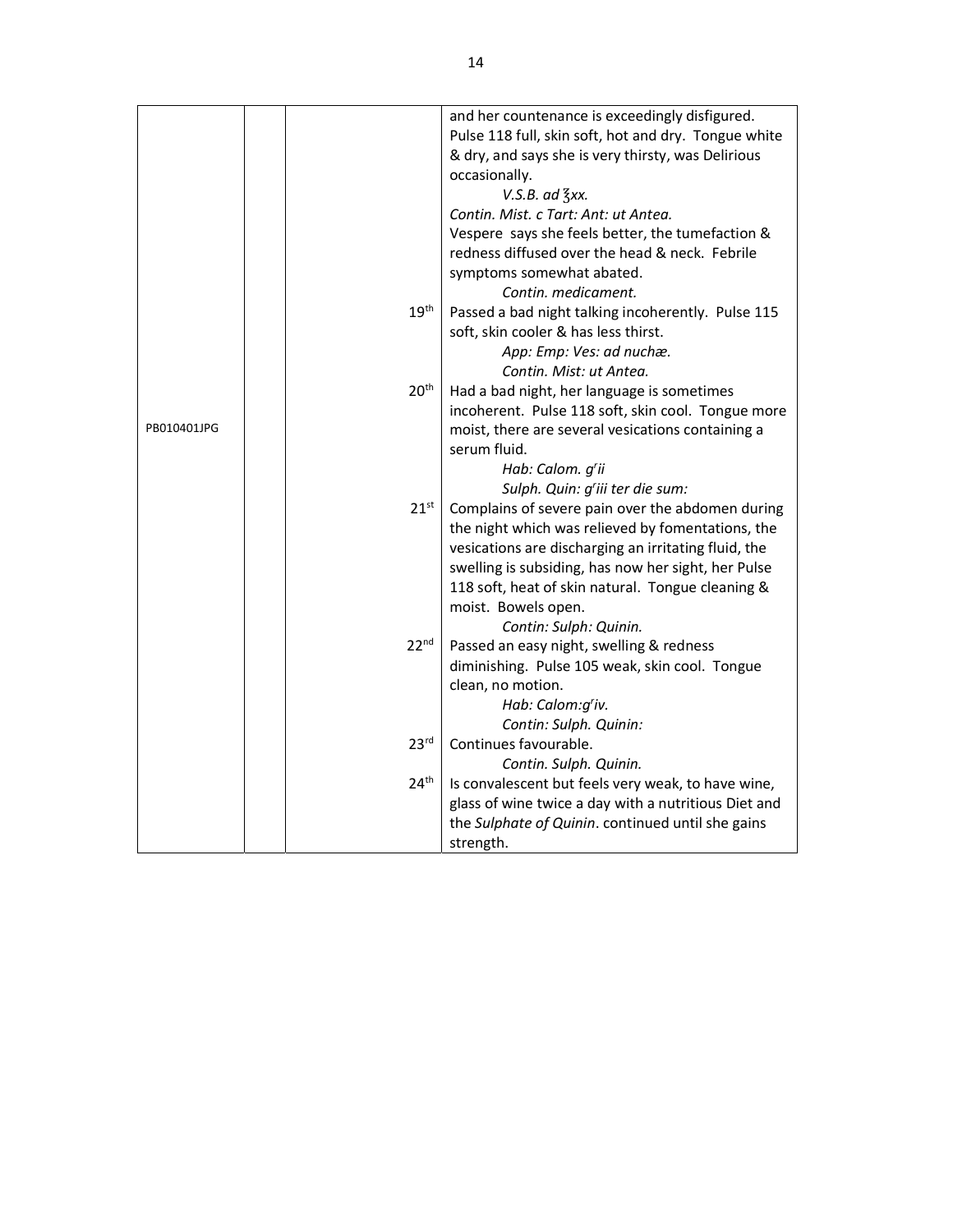#### PB010401JPG

# ABSTRACT of the Preceding JOURNAL, being a summary of all the Cases contained therein, Nosologically arranged

| Nature of the<br><b>Disease or Hurt</b> | Put on<br><b>Sick List</b> | <b>Discharged</b><br>to Duty | Sent to the<br>Hospital | Died on<br><b>Board</b> | <b>Invalided</b>       |                    | <b>Numbers</b><br>referring to<br>the Cases |
|-----------------------------------------|----------------------------|------------------------------|-------------------------|-------------------------|------------------------|--------------------|---------------------------------------------|
|                                         |                            |                              |                         |                         | <b>Harbour</b><br>Duty | Unservice-<br>able |                                             |
| Gastritis                               |                            |                              |                         |                         |                        |                    | 12                                          |
| Erysipelas                              |                            |                              |                         |                         |                        |                    | 13                                          |
| Desentery [sic]                         | ำ                          | C.                           |                         |                         |                        |                    | 9 & 10                                      |
| Cholera                                 | 8                          | $\mathfrak z$                |                         | 6                       |                        |                    | 1, 2, 3, 4<br>5,6,7,8                       |
| Mania                                   |                            |                              |                         |                         |                        |                    | 11                                          |

PB010402 JPG & PB010403JPG

## FORM of a LIST to be made out of Men who have received Wounds or Hurt,

| and the<br>between the            |                          |                          |                                                 |                                   |                                                    |                                |  |
|-----------------------------------|--------------------------|--------------------------|-------------------------------------------------|-----------------------------------|----------------------------------------------------|--------------------------------|--|
| No. on the<br><b>Ships' Books</b> | Persons'<br><b>Names</b> | <b>Age Quality</b>       | Pension<br><b>Certificate</b><br>granted or not | Date of the<br><b>Certificate</b> | <b>Hurt received</b><br>with the<br>nature thereof | Time when<br>and manner<br>how |  |
| -                                 | -                        | $\overline{\phantom{a}}$ | -                                               | -                                 | $\overline{\phantom{a}}$                           | -                              |  |

### GENERAL REMARKS

Number of Convicts whence Received, State of Health

at Embarkation

| <b>Convicts Name</b>   | <b>Whence Received</b> | <b>State of Health</b> |  |
|------------------------|------------------------|------------------------|--|
| Mary Brown             | Warwick                | Good                   |  |
| Mary Ann Carpenter     | Gloucester             | $\mathbf{u}$           |  |
| Ann Preston            | Hull                   | $\mathbf{u}$           |  |
| Mary Thackray          | York                   | $\mathbf{u}$           |  |
| Rosanah Jackson        | $\mathbf{H}$           | $\mathbf{H}$           |  |
| Ann Kirk               | $\mathbf{H}$           | $\mathbf{u}$           |  |
| Betsey Inchbold        | $\mathbf{H}$           | $\mathbf{u}$           |  |
| Mary Ann Frowd         | Salisbury              | $\mathbf H$            |  |
| Mary Ann King          | $\mathbf{u}$           | $\mathbf{H}$           |  |
| Maria Marshall         | $\mathbf{H}$           | $\mathbf{H}$           |  |
| Ann Edwards            | $\mathbf{H}$           | $\mathbf{u}$           |  |
| <b>Rosanah Thomas</b>  | Norwich                | $\mathbf{H}$           |  |
| <b>Caroline Buxton</b> | Salford                | $\mathbf{H}$           |  |
| Violet Welsh           | $\mathbf{H}$           | $\mathbf{H}$           |  |
| Sarah Smith            | $\mathbf{H}$           | $\mathbf{H}$           |  |
| Rosannah Chapman       | $\mathbf{H}$           | $\mathbf{H}$           |  |
| Ann Bostock            | $\mathbf{H}$           | $\mathbf{H}$           |  |
| Jane Williams          | $\mathbf{H}$           | $\mathbf{H}$           |  |
| Mary Ann Lee           | Salford                | $\mathbf{u}$           |  |
| Sarah Fitzsimmonds     | $\mathbf{u}$           | $\mathbf{u}$           |  |
| Ann Hulme              | $\mathbf{u}$           | $\mathbf{u}$           |  |
| Ellen Whitaker         | $\mathbf{u}$           | $\mathbf{u}$           |  |
| Elizabeth Bedford      | Exeter                 | $\mathbf{u}$           |  |
| Ann Green              | $\mathbf{u}$           | $\mathbf{u}$           |  |
| Sarah Sparrow          | Coventry               | $\mathbf{u}$           |  |
| Mary Ann Stevenson     | Maidstone              | $\mathbf{u}$           |  |
| Mary Dunn              | Leicester              | $\mathbf{H}$           |  |
| Ann Powel              | Chester                | $\mathbf{H}$           |  |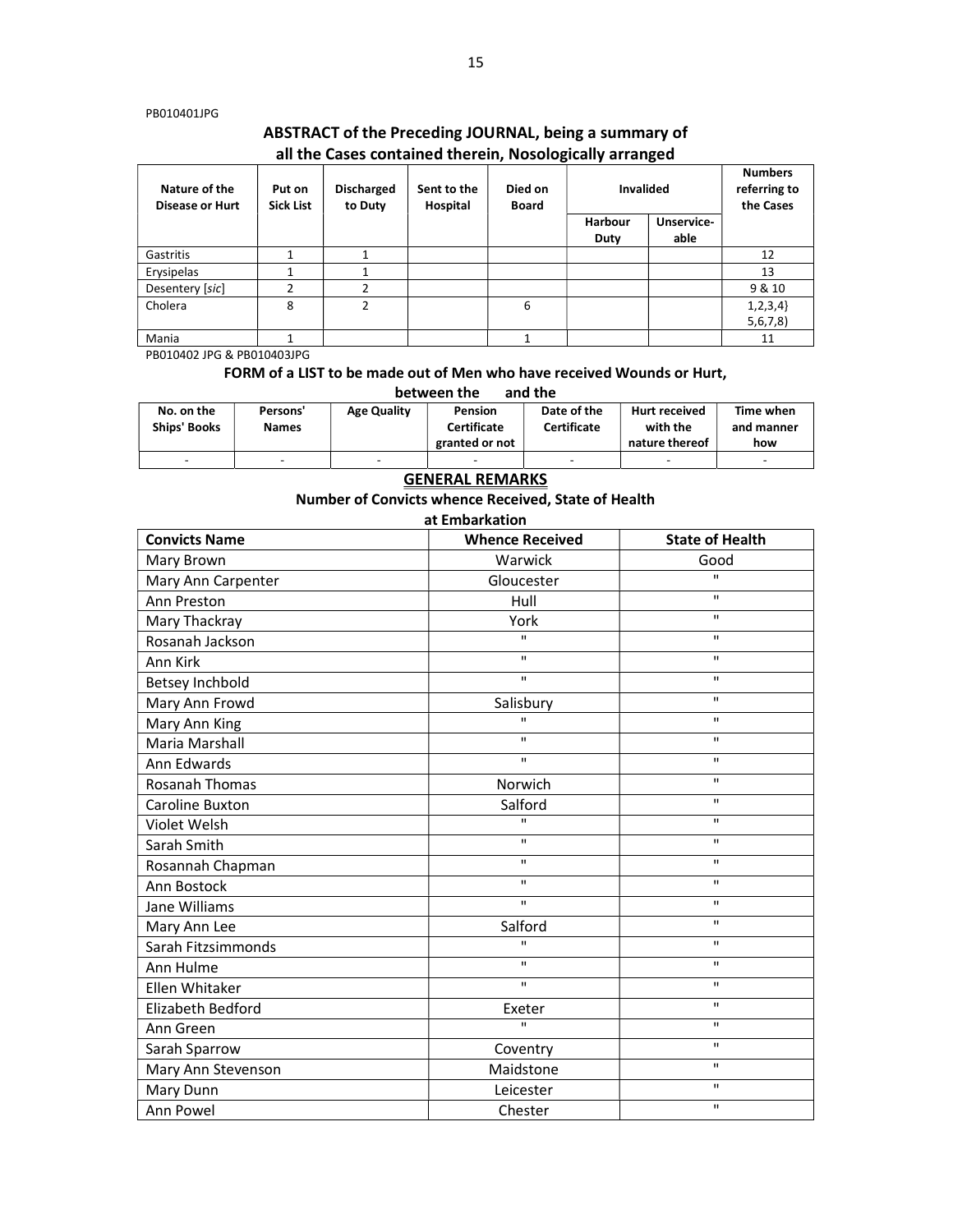| <b>Convicts Name</b>     | <b>Whence Received</b> | <b>State of Health</b> |
|--------------------------|------------------------|------------------------|
| Jane Price               | <b>Brecon</b>          | Good                   |
| Sarah Lapham             | Wells                  | $\mathbf{u}$           |
| Charlotte Herley         | Taunton                | $\mathbf{H}$           |
| Mary Ann Mullens         | $\mathbf{u}$           | $\mathbf{H}$           |
| Jean Hancock             | $\mathbf{H}$           | $\mathbf{H}$           |
| Sarah McLaughlen         | Carlisle               | $\mathbf{H}$           |
| Isabella Bowes           | $\mathbf{u}$           | $\mathbf H$            |
| Sarah Danger             | Wells                  | $\mathbf H$            |
| Catherine Bullinger      | Taunton                | $\mathbf{H}$           |
| Ellen Jordan             | $\mathbf{H}$           | $\mathbf H$            |
| Amelia Hayball           | $\mathbf{H}$           | $\mathbf{H}$           |
| Ann Bradford             | $\mathbf H$            | $\mathbf H$            |
| Mary Watts               | Aylesbury              | $\mathbf{H}$           |
| <b>Ellen Murphy</b>      | Old Bailey             | $\mathbf{H}$           |
| Susan Cole               | $\mathbf{u}$           | $\mathbf H$            |
| Ann Davis                | <b>Hicks Hall</b>      | $\mathbf{H}$           |
| Sarah Jones              | Windsor                | Good                   |
| Sarah Davis              | Shrewsbury             | H.                     |
| Elizabeth Hopper         | Hastings               | $\mathbf{H}$           |
| <b>Elizabeth Cutt</b>    | Shrewsbury             | $\mathbf{H}$           |
| Ann Ansell               | Gloucester             | $\mathbf{H}$           |
| Jane Somerville          | Newcastle              | $\mathbf{H}$           |
| Ann Charlton             | H.                     | $\mathbf H$            |
| <b>Grace Neilson</b>     | Newcastle              | $\mathbf{H}$           |
| Jane Graham              | $\mathbf{H}$           | $\mathbf{H}$           |
| Marg <sup>t</sup> Miller | $\mathbf{H}$           | $\mathbf{H}$           |
| Jane Jones               | $\mathbf{H}$           | $\mathbf{H}$           |
| Eliza Prater             | Reading                | $\mathbf{H}$           |
| Priscilla Marshall       | Leeds                  | $\mathbf H$            |
| Ann Sutton               | Beverley               | $\mathbf H$            |
| Jane Moseley             | York                   | $\mathbf{H}$           |
| Eliza Brown              | Lynn                   | $\mathbf H$            |
| Mary Clay                | York                   | $\mathbf H$            |
| Eliza Coleman            | $\mathbf{H}$           | $\mathbf{H}$           |
| Hanah Oxley              | Pontefract             | $\mathbf{H}$           |
| Mary Ann Magee           | Northallerton          | $\mathbf{H}$           |
| Susannah Willoughby      | Leeds                  | $\mathbf H$            |
| Maria Handley            | Doncaster              | $\mathbf H$            |
| Ann Brown                | Lynn                   | $\mathbf{H}$           |
| Jemima Stivens           | П.                     | П.                     |
| Elizabeth Owen           | п                      | п                      |
| Sarah Carter             | $\mathbf H$            | $\mathbf{H}$           |
| <b>Elizabeth Clark</b>   | $\mathbf H$            | $\mathbf H$            |
| Mary Middleton           | H.                     | $\mathbf{H}$           |
| <b>Susanah Manners</b>   | Spalding               | $\mathbf H$            |
| Ann Clark                | $\mathbf{u}$           | $\mathbf{H}$           |
| Elizabeth Leaman         | Lincoln                | $\mathbf H$            |
| Ann Baldock              | $\mathbf{H}$           | $\mathbf H$            |
| Mary Watson              | Sleaford               | $\mathbf H$            |
|                          |                        |                        |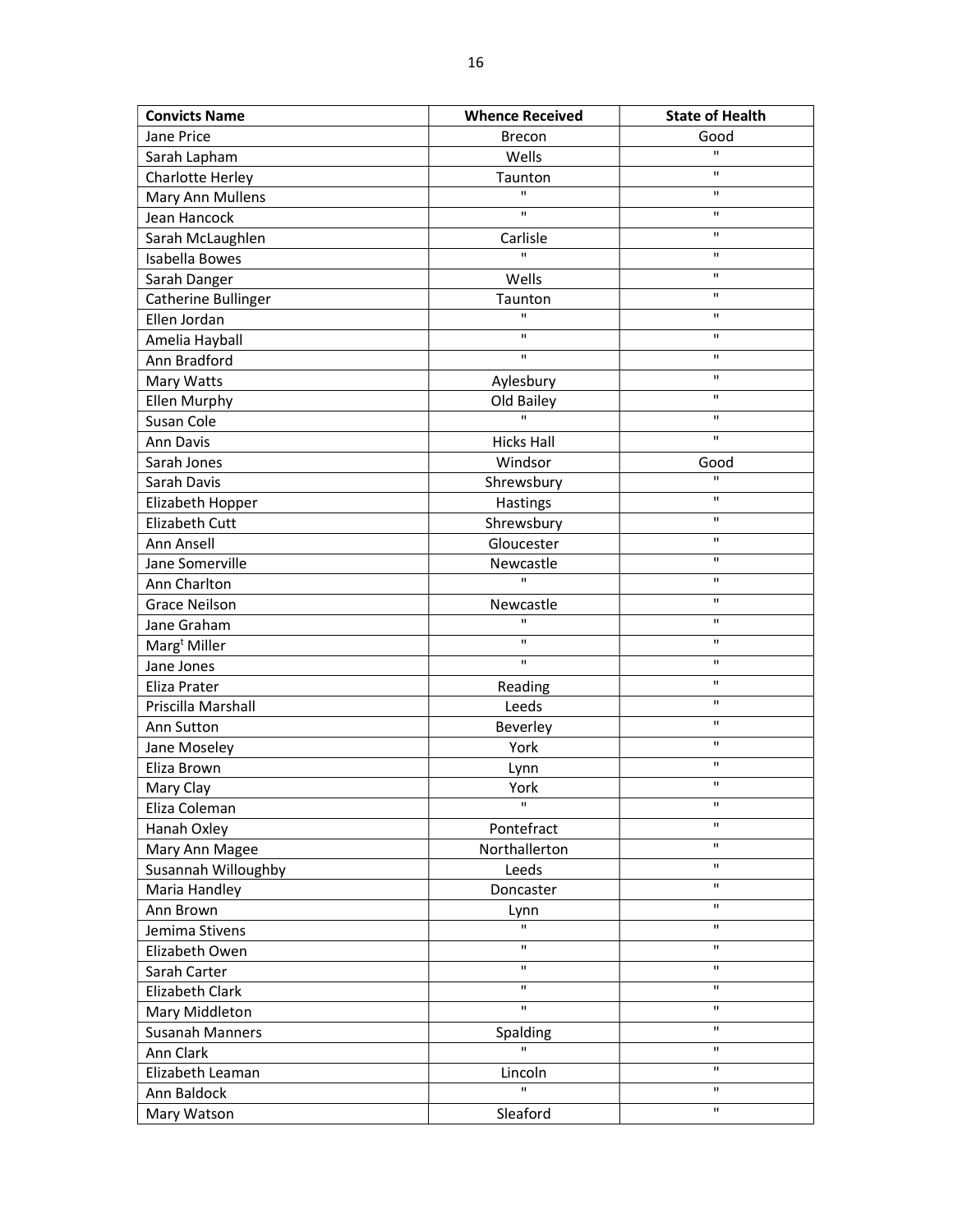| <b>Convicts Name</b>                | <b>Whence Received</b>     | <b>State of Health</b> |
|-------------------------------------|----------------------------|------------------------|
| Dinah Davey                         | Kingston                   | Ulcers                 |
| Sarah Martin                        | H.                         | Good                   |
| Hannah Lane                         | H.                         | $\mathbf{H}$           |
| Ann White                           | Winchester                 | $\mathbf{u}$           |
| Elizabeth Perry                     | Launceston                 | $\mathbf{H}$           |
| Malicynth Edyvein                   | Truro                      | $\mathbf H$            |
| Ann Woodley                         | Exeter                     | $\mathbf{H}$           |
| Eliza Knight                        | $\mathbf{H}$               | $\mathbf{H}$           |
| Marg <sup>t</sup> Wood              | Lincoln                    | $\mathbf H$            |
| Mary Ann Berry                      | Ipswich                    | $\mathbf H$            |
| Ann Glover                          | Warwick                    | $\mathbf{H}$           |
| Sarah Williams [1]                  | $\mathbf{H}$               | $\mathbf H$            |
| Sarah Williams [2]                  | $\mathbf{H}$               | $\mathbf{H}$           |
| Catherine Green                     | Old Bailey                 | $\mathbf H$            |
| Sarah Ann Dickson                   | <b>Hicks Hall</b>          | $\mathbf{H}$           |
| Charlotte Robinson                  | $\mathbf{H}$               | $\mathbf{H}$           |
| Elizabeth Crutch [sic: read Crouch] | Old Bailey                 | $\mathbf H$            |
| Elizabeth Isaacs                    | <b>Hicks Hall</b>          | $\mathbf{H}$           |
| Mary Newman                         | $\mathbf{u}$               | $\mathbf{H}$           |
| Marg <sup>t</sup> Allen             | Old Bailey                 | $\mathbf{H}$           |
| Francis Holiday                     | п                          | $\mathbf H$            |
| Mary Ann Ford                       | $\mathbf{H}$               | $\mathbf{H}$           |
| Jane Teasdale                       | $\mathbf{H}$               | $\mathbf H$            |
|                                     | $\mathbf{H}$               | $\mathbf{H}$           |
| Elizabeth Newman                    | $\mathbf{H}$               | $\mathbf{H}$           |
| Mary Ann Harwood                    |                            | $\mathbf{H}$           |
| Marg <sup>t</sup> Lacey             | Old Bailey                 | $\mathbf{H}$           |
| Mary Cook                           | <b>Hicks Hall</b>          | $\mathbf H$            |
| Elizabeth Baker                     | Old Bailey<br>$\mathbf{H}$ | $\mathbf{H}$           |
| Mary Ann Shearman                   | $\mathbf H$                | $\mathbf{H}$           |
| Anne Raymond                        | $\mathbf{H}$               | $\mathbf{H}$           |
| Sarah Crase [sic:read Gray]         | п                          | $\mathbf H$            |
| Julia Reardon                       | $\mathbf{H}$               | $\mathbf{H}$           |
| <b>Mary Roberts</b>                 |                            |                        |
| Mary Helps                          | <b>Hicks Hall</b>          |                        |
| Elizabeth Brown                     | $\mathbf{u}$               | $\mathbf{H}$           |
| Mary Ryan                           | $\mathbf{H}$               | $\mathbf H$            |
| Mary Ann Harris                     | $\mathbf{H}$               | $\mathbf{H}$           |
| Mary Lee                            | $\mathbf{H}$               | $\mathbf H$            |
| Sarah Brown                         | $\mathbf H$                | $\mathbf H$            |
| Elizabeth Middleton                 | $\mathbf H$                | $\mathbf{H}$           |
| Mary Norman                         | Hereford                   | $\mathbf{H}$           |
| Mary Sandy                          | $\mathbf{H}$               | $\mathbf H$            |
| Hannah Evans                        | Cardiff                    | $\mathbf H$            |
| Elizabeth Parker                    | Durham                     | $\mathbf H$            |
| Ann Flintoff                        | H.                         | $\mathbf H$            |
| Marg <sup>t</sup> Hunam             | $\mathbf{H}$               | $\mathbf H$            |
| Elizabeth Shank                     | $\mathbf H$                | $\mathbf H$            |
| Mary Hewet                          | $\mathbf{H}$               | $\mathbf{H}$           |
| Mary Ann Peart                      | <b>Hicks Hall</b>          | П.                     |